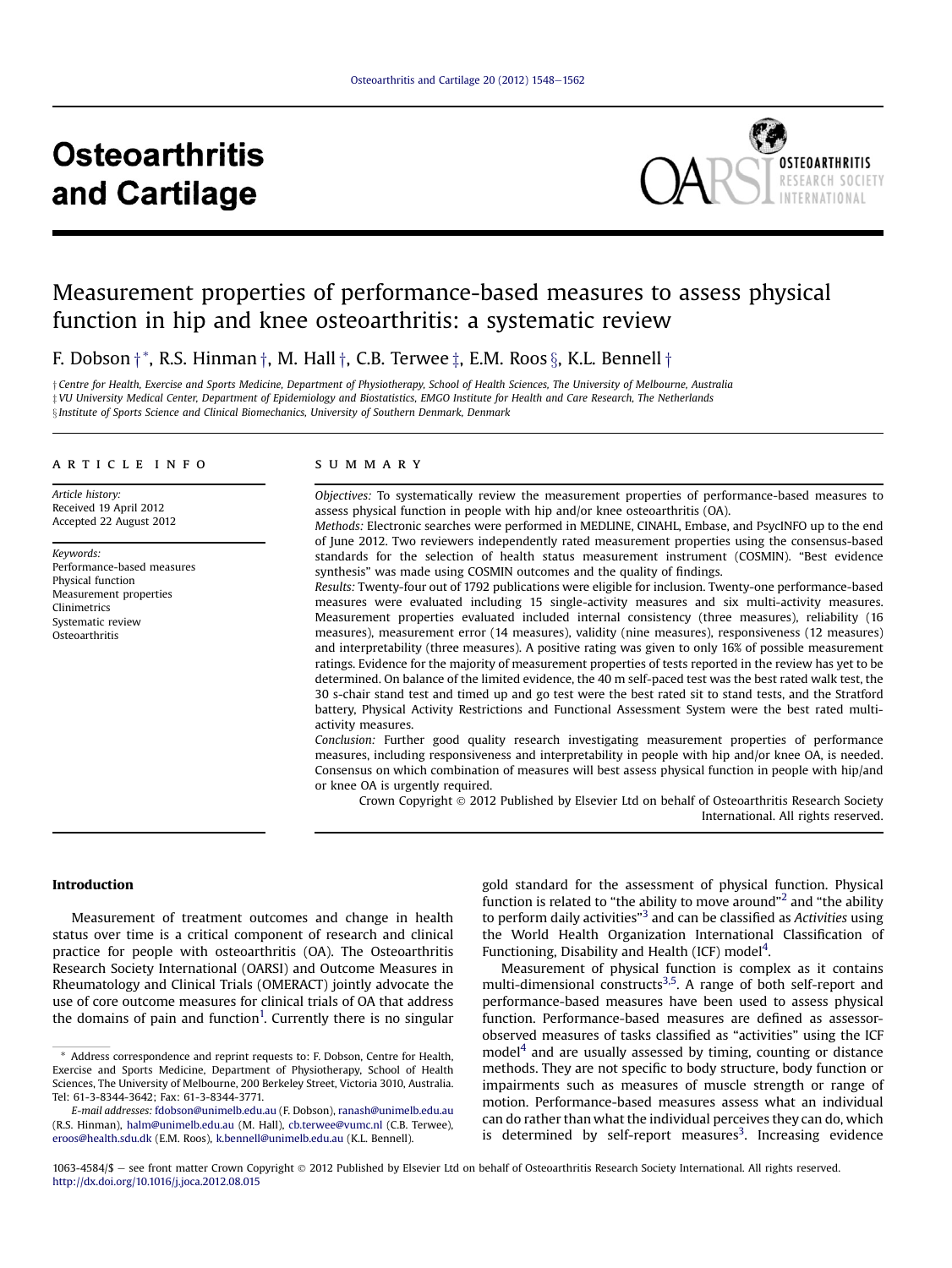suggests that performance-based measures capture a different construct of function and are more likely to fully characterize a change in body function than self-reported measures alone $^{6-8}.$  $^{6-8}.$  $^{6-8}.$  $^{6-8}.$  $^{6-8}.$ Both types of measures are now seen as complementary rather than competing when evaluating functional outcomes in people with  $OA^{5,9,10}$ .

A previous systematic review of performance-based measures in OA concluded that better designed studies assessing the measurement properties of these measures in OA populations were required<sup>[3](#page-12-0)</sup>. Also, only a small percentage (7%) of measurement properties were rated as 'positive' for the quality of the findings and the levels of evidence were generally unknown or very limited. This previous review evaluated studies published up until early 2004 and since then further studies have been published. In addition, a new quality evaluation tool, the consensus-based standards for the selection of health status measurement instruments (COS- $MIN)^{11,12}$  $MIN)^{11,12}$  $MIN)^{11,12}$  and scoring system<sup>13</sup>, has been developed to standardize the assessment of methodological quality of measurement studies.

The aim of this study was to systematically review the measurement properties of performance-based tests to measure physical function in people with hip and/or knee OA using a robust quality evaluation tool and scoring system (COSMIN). Such a review would be a useful and timely update for researchers and clinicians to assist them in selecting appropriate clinical performance-based measures for people with hip and knee OA.

# Methodology

# Literature search

The search strategy was developed, reviewed and refined by multiple authors, in accordance with the Preferred Reporting Items for Systematic Reviews and Meta-Analyses (PRISMA) guidelines<sup>14</sup>. Electronic searches of entire databases up until June 2012 were performed using MEDLINE via PubMed, CINAHL via EBSCO, Embase via Elsevier, and PsycINFO via CSA. Key search terms and synonyms were searched separately in four main filters which were then combined. These filters are summarized as:

- 1. Construct: physical function OR physical performance OR physical activity
- 2. Target population: Hip OR knee OR lower-limb AND osteoarthritis OR arthritis OR OA OR replacement OR arthroplasty
- 3. Measurement instrument: performance test/measure/instrument/assessment/index OR objective test/measure/assessment/OR observational test/measure/assessment/index OR task performance and analysis
- 4. Measurement properties: instrument development OR psychometrics OR clinimetrics OR validity OR reliability OR responsiveness OR interpretability OR meaningful change.

The search strategy was based on recommendations for performing systematic reviews of measurement properties<sup>15</sup> and is more fully described in [Appendix 1.](#page-11-0) For MEDLINE (PubMed), we adopted a measurement properties search filter shown to retrieve more than 97% of publications related to measurement properties<sup>16</sup>. Targeted hand-searching of reference lists was also performed.

# Eligibility criteria

Studies were screened by two independent reviewers (FD and MH). This included independent screening of the titles and abstracts from all retrieved studies followed by independent fulltext review of potentially eligible studies. Any disagreements were discussed and resolved with a third reviewer (CT). Studies were included if they met the following criteria:

- 1. Construct: The test was a measure of physical function, defined according to the ICF model as Activities, which relate to the ability to move around and perform daily activities<sup>[4](#page-12-0)</sup>. If the test was a battery of multi-task items, then at least 80% of the items were required to assess activities.
- 2. Target population: The study population comprised at least 80% of people diagnosed with symptomatic hip or knee OA using clinical or radiographic criteria. This could include all stages of disease as well as individuals who had recently undergone a specific intervention such as joint arthroplasty or an exercise program, where measures pre-intervention were provided.
- 3. Measurement instrument: The measure under study should be a performance-based measure which is evaluated by an observer as the activity is being performed by the individual, usually by timing, counting or distance methods.
- 4. Setting: The measure was conducted within the clinic or field and required non-technical, readily available, inexpensive and portable equipment.
- 5. Measurement properties: The study aim was to evaluate one or more measurement properties (e.g., internal consistency, reliability, validity, responsiveness and/or interpretability).
- 6. Full-text studies published as original articles.

Studies were excluded if: (1) the focus was on validating selfreported measures of function; (2) the measure predominately targeted the ICF level of impairment or health related quality of life; (3) treatment effectiveness was evaluated without a specific aim to study the measurement properties of performance measures; (4) the measure required expensive sophisticated equipment such as three-dimensional gait analysis or accelerometers; (5) they were published only as 'grey literature' such as scientific meeting abstracts, dissertations or unpublished literature; and (6) they were published in languages other than English due to limited language translational ability.

#### Methodological quality evaluation of the studies

The COSMIN tool was used to evaluate the methodological quality of included studies $11,17$ . Two raters (FD and MH) with prior COSMIN tool experience assessed the quality of all included studies independently using the four-point scored COSMIN checklist $13$ . This standardized and validated tool consists of 10 sections, each assessing a different measurement property: internal consistency, reliability, measurement error, content validity, construct validity (structural validity and hypothesis testing), cross-cultural validity, criterion validity, responsiveness and interpretability. Each section contains between 5 and 18 items.

Each item within a section is scored using a four-point scoring system with defined response options representing excellent, good, fair or poor quality<sup>[13](#page-13-0)</sup>. An overall quality score for each measurement property reported in a study is defined as the lowest rating of any item within that section, i.e., "worst score counts" method. Depending on the number of measurement properties assessed in a study, some studies receive one quality evaluation whereas other studies receive several.

#### Evaluation of the measurement property result

In addition to a methodological quality evaluation with COSMIN, an overall rating of the study findings for each measurement property was assessed using a commonly used checklist of criteria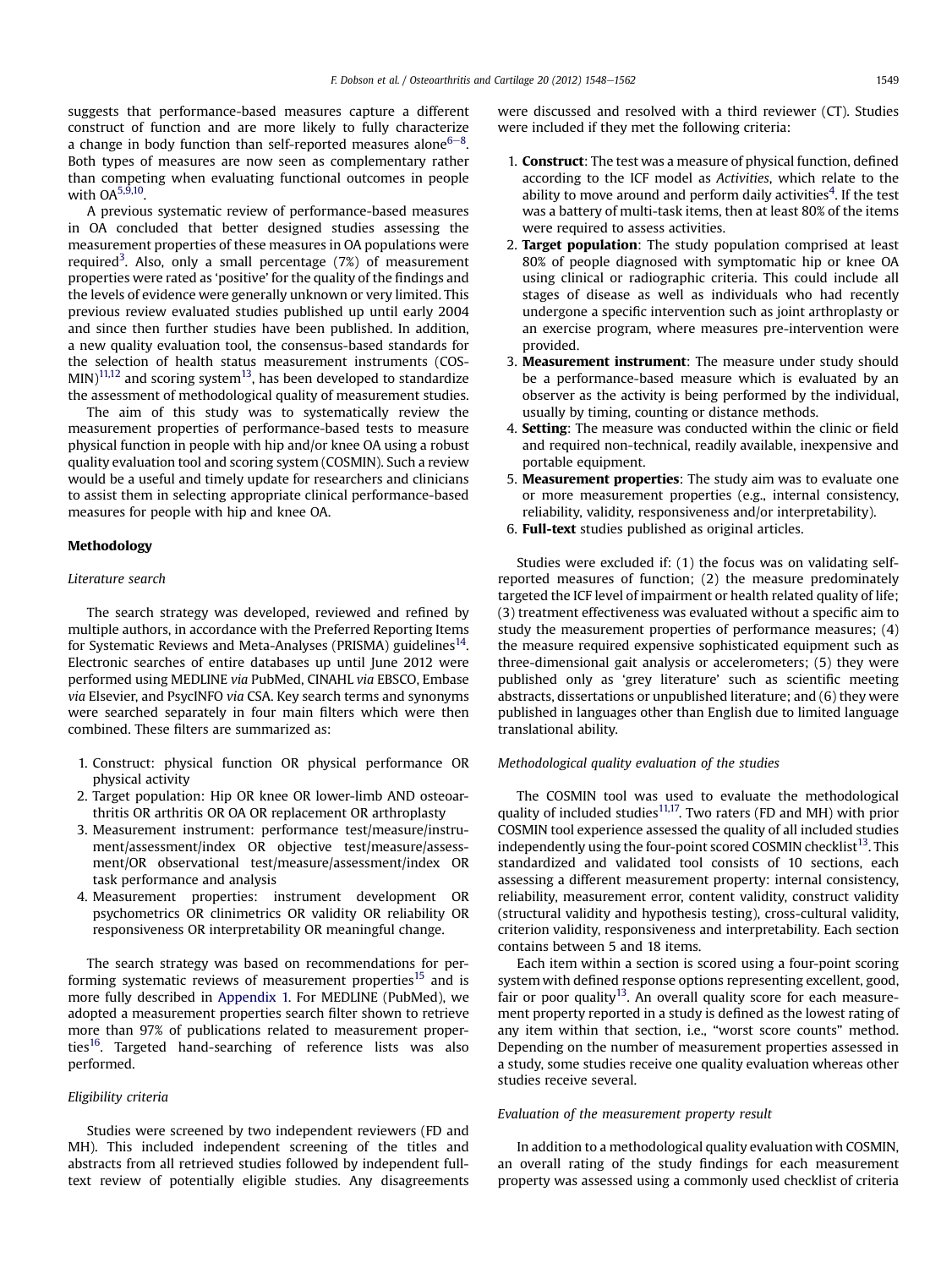for good measurement properties<sup>18</sup>. These criteria consist of positive, indeterminate and negative ratings for the study findings and are defined in Table I.

# Best evidence synthesis: levels of evidence

To synthesize the results from multiple studies on the same performance test, "a best evidence synthesis"<sup>[15](#page-13-0)</sup> was performed by the first author using the criteria outlined in [Appendix 2](#page-11-0). This best synthesis of evidence is similar to that used for synthesizing evidence from clinical trials<sup>19</sup>. The possible levels of evidence for a measurement property are "strong", "moderate", "limited" "conflicting" or "unknown" [\(Appendix 2](#page-11-0)). Best evidence synthesis was derived using the methodological quality of the studies (COS-MIN score), the rating and consistency of the measurement property result (positive, indeterminate, negative  $-$  Table I), as well as the number of related studies evaluating each measurement property. For this review, studies could only be considered related when the same variation of the performance-based measure was evaluated, that is they were comparable in regards to activity and procedure. Measurement properties from studies that were rated as "poor" on the COSMIN were not eligible to contribute to best evidence synthesis<sup>15</sup>.

The COSMIN scoring system used in this review was initially developed for assessing psychometric properties in self-reported questionnaires and defines a minimum adequate sample size as 30 (fair), and adequate sample size as 100 (excellent). It was anticipated that many studies, particularly those evaluating reliability and measurement error, were likely to contain smaller sample sizes

#### Table I

Quality criteria for rating the results of measurement properties

than those recommended for self-reported questionnaires. Based on discussions with the developers of the COSMIN, it was decided that to avoid the exclusion of many small samples (which might otherwise be of excellent/good quality) from best evidence synthesis, the sample size item was removed from the COSMIN quality assessment and the "second worst score counts" method was used. Sample size was then accounted for at the evidence synthesis stage. Evidence was assigned as: "strong" when the total sample size of eligible combined studies was  $\geq$ 100; "moderate" with total samples between 50 and 99; "limited" with total samples between 25 and 49, and "unknown" with samples less than 25.

# Results

#### Description of included studies and performance-based measures

Selection procedures are summarized in [Fig. 1.](#page-3-0) Twenty-four eligible studies were identified and are described in [Table II.](#page-4-0) Measurement properties from 15 single-activity measures were investigated in 12 studies<sup>[6,20](#page-12-0)-[30](#page-12-0)</sup> and from six multi-activity measures investigated in 12 studies<sup>[7,8,10,31](#page-13-0)-39</sup>. Single-activity measures could be grouped into three main activity domains: (1) walking tests, (2) sit to stand tests, and (3) stair negotiation tests.

There were two main types of walk tests, those over short distances  $\left($  < 100 m) and those over long distances ( $\left>$  100 m). There were nine different short-distance walk tests with variations in (1) set pace (self-paced, fast-paced); (2) distance walked (range 2.4– 80 m); (3) functional measure (time, speed, distance, quality grading); and  $(4)$  incorporated turns (range  $0-7$ ). Short-distance

| Property                | Rating                   | Quality criteria                                                                                                                  |
|-------------------------|--------------------------|-----------------------------------------------------------------------------------------------------------------------------------|
| Reliability             |                          |                                                                                                                                   |
| Internal consistency    | $\! + \!\!\!\!$          | Cronbach's alpha(s) $\geq$ 0.70                                                                                                   |
|                         | $\overline{\phantom{a}}$ | Cronbach's alpha not determined                                                                                                   |
|                         | $\overline{\phantom{0}}$ | Cronbach's alpha $(s)$ < 0.70                                                                                                     |
| Reliability             | $^{+}$                   | ICC/weighted kappa > 0.70 OR Pearson's $r > 0.80$                                                                                 |
|                         | ?                        | Neither ICC/weighted kappa, nor Pearson's r determined                                                                            |
|                         | $\qquad \qquad -$        | ICC/weighted kappa < 0.70 OR Pearson's $r < 0.80$                                                                                 |
| Measurement error       | $\! +$                   | $MIC > SDC OR MIC$ outside the LOA                                                                                                |
|                         | $\overline{\phantom{a}}$ | MIC not defined                                                                                                                   |
|                         |                          | $MIC \leq SDC OR MIC$ equals or inside LOA                                                                                        |
| <b>Validity</b>         |                          |                                                                                                                                   |
| Content validity        | $^{+}$                   | The target population considers all items in the questionnaire to be relevant AND considers the questionnaire to be complete      |
|                         | ?                        | No target population involvement                                                                                                  |
|                         |                          | The target population considers items in the questionnaire to be irrelevant OR considers the questionnaire to be incomplete       |
| Structural validity     | $^{+}$                   | Factors should explain at least 50% of the variance                                                                               |
|                         | $\overline{\phantom{a}}$ | Explained variance not mentioned                                                                                                  |
|                         |                          | Factors explain $<$ 50% of the variance                                                                                           |
| Construct validity      | $^{+}$                   | Correlation with an instrument measuring the same construct $\geq$ 0.50 OR at least 75% of the results are in accordance with the |
| hypothesis testing      |                          | hypotheses AND correlation with related constructs is higher than with unrelated constructs                                       |
|                         | $\overline{\phantom{a}}$ | Solely correlations determined with unrelated constructs                                                                          |
|                         | $\overline{\phantom{0}}$ | Correlation with an instrument measuring the same construct < $0.50$ OR <75% of the results are in accordance with the            |
|                         |                          | hypotheses OR correlation with related constructs is lower than with unrelated constructs                                         |
| Cross-cultural validity | $\! + \!\!\!\!$          | Original factor structure confirmed OR no important DIF between language versions                                                 |
|                         | $\overline{\phantom{a}}$ | Confirmatory factor analysis not applied and DIF not assessed                                                                     |
|                         |                          | Original factor structure not confirmed OR important DIF found between language versions                                          |
| Criterion validity      | $^{+}$                   | Convincing arguments that gold standard is "gold" AND correlation with gold standard $\geq$ 0.70                                  |
|                         | $\overline{\mathbf{?}}$  | No convincing arguments that gold standard is "gold" OR doubtful design or method                                                 |
|                         |                          | Correlation with gold standard $<$ 0.70, despite adequate design and method                                                       |
| <b>Responsiveness</b>   |                          |                                                                                                                                   |
| Responsiveness          | $\! +$                   | Correlation with an instrument measuring the same construct $\geq$ 0.50 OR at least 75% of the results are in accordance with the |
|                         |                          | hypotheses OR AUC $\geq$ 0.70 AND correlation with related constructs is higher than with unrelated constructs                    |
|                         | $\overline{\phantom{a}}$ | Solely correlations determined with unrelated constructs                                                                          |
|                         |                          | Correlation with an instrument measuring the same construct $<$ 0.50 OR $<$ 75% of the results are in accordance with the         |
|                         |                          | hypotheses OR AUC < 0.70 OR correlation with related constructs is lower than with unrelated constructs                           |

SDC, smallest detectable change; LoA, limits of agreement; DIF, differential item functioning; +, positive rating; ?, indeterminate rating; -, negative rating. Adapted from Terwee et al. J Clin Epidemiol 2007;60(1):34-42.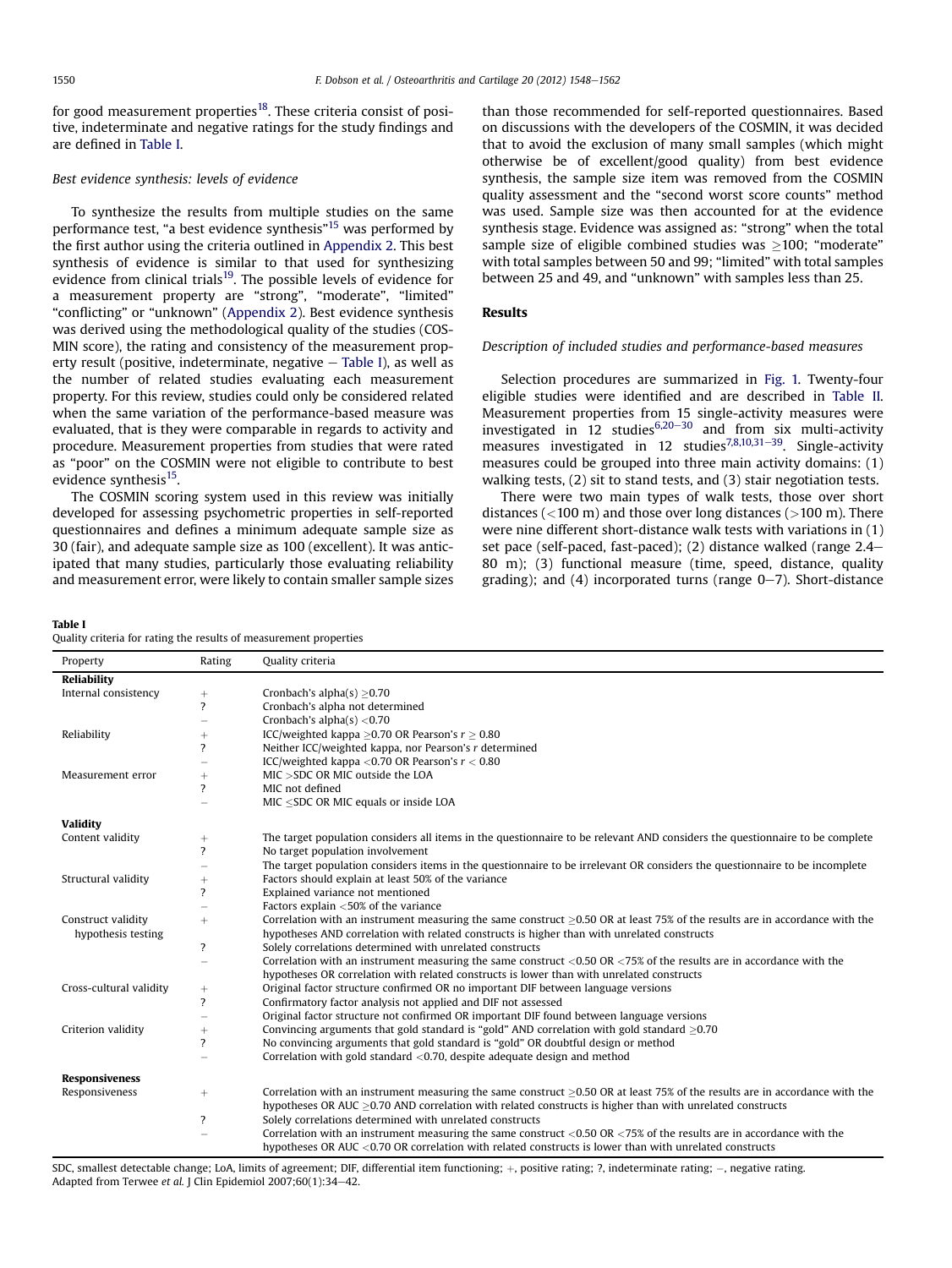<span id="page-3-0"></span>

Exclusion Criteria 1 Construct: not physical function measure Criteria 2 Population: not 80% hip or knee OA Criteria 3 Instrument: not performance-based Criteria 4 Clinical test: not a field/clinical test Criteria 5 Measurement study: aim was not to measure a measurement property Criteria 6 Publication type: not a full article

Fig. 1. Flowchart of the selection and inclusion of studies.

walk tests were included in five/six multi-activity measures $^{7,8,10,31-}$  $^{7,8,10,31-}$  $^{7,8,10,31-}$  $34,36-39$  $34,36-39$ . The 6-min walk test was the only long-distance walk test and was investigated in four studies $6,22,26,28$  and included in two multi-activity measures $8,10,35$ .

There were six different sit to stand tests with variations in (1) method of measurement (count over 30 s, time for five repetitions, total time and quality grading) and (2) height of chair (standard and high) and (3) incorporated walking and/or turning components (timed up and go test, which incorporates walking 3 m, turning and returning to sit down and the get up and go test, which incorporates walking 20 m with no return). Sit to stand tests were included in three multi-activity measures<sup>[7,8,10,31](#page-13-0)–[34](#page-13-0)</sup>

There were seven different stair negotiation tests with variations in  $(1)$  number of stairs (range 4–12);  $(2)$  ascend only, descend only or both; (3) hand-rail support and (4) leading limb step pattern. Stair negotiation tests were included in five/six multiactivity measures $7,8,10,31-36$  $7,8,10,31-36$  $7,8,10,31-36$ .

Three studies included participants with hip OA $^{24,30,32}$ , five with knee OA<sup>6,20,22,26,27</sup> and 16 with both hip and knee OA<sup>7,8,10,21,23,25,28,29,31,33–[39](#page-13-0)</sup>. The majority of studies included participants in the end stage of OA or the stage of disease was not specified.

#### Measurement properties

The inter-rater agreement of the independent methodological quality of included studies was good [absolute agreement  $= 90\%$ , kappa  $= 0.85$ , 95% confidence interval (CI) 0.72, 0.98]. Disagreement was mainly due to reading errors and was easily resolved using a consensus method between the two raters.

#### Internal consistency

Internal consistency was only applicable to multi-activity measures and was assessed in three measures<sup>31,35,37</sup> [\(Table III\)](#page-6-0). Two studies were rated as "excellent" quality<sup>35,37</sup>. A positive internal consistency rating ( $\alpha = 0.82$  and 0.84) was found in both studies.

#### Reliability and measurement error

Reliability was assessed in 16/21 of the performance measures. Measurement error was assessed in 14/21 of the performance measures ([Table III\)](#page-6-0).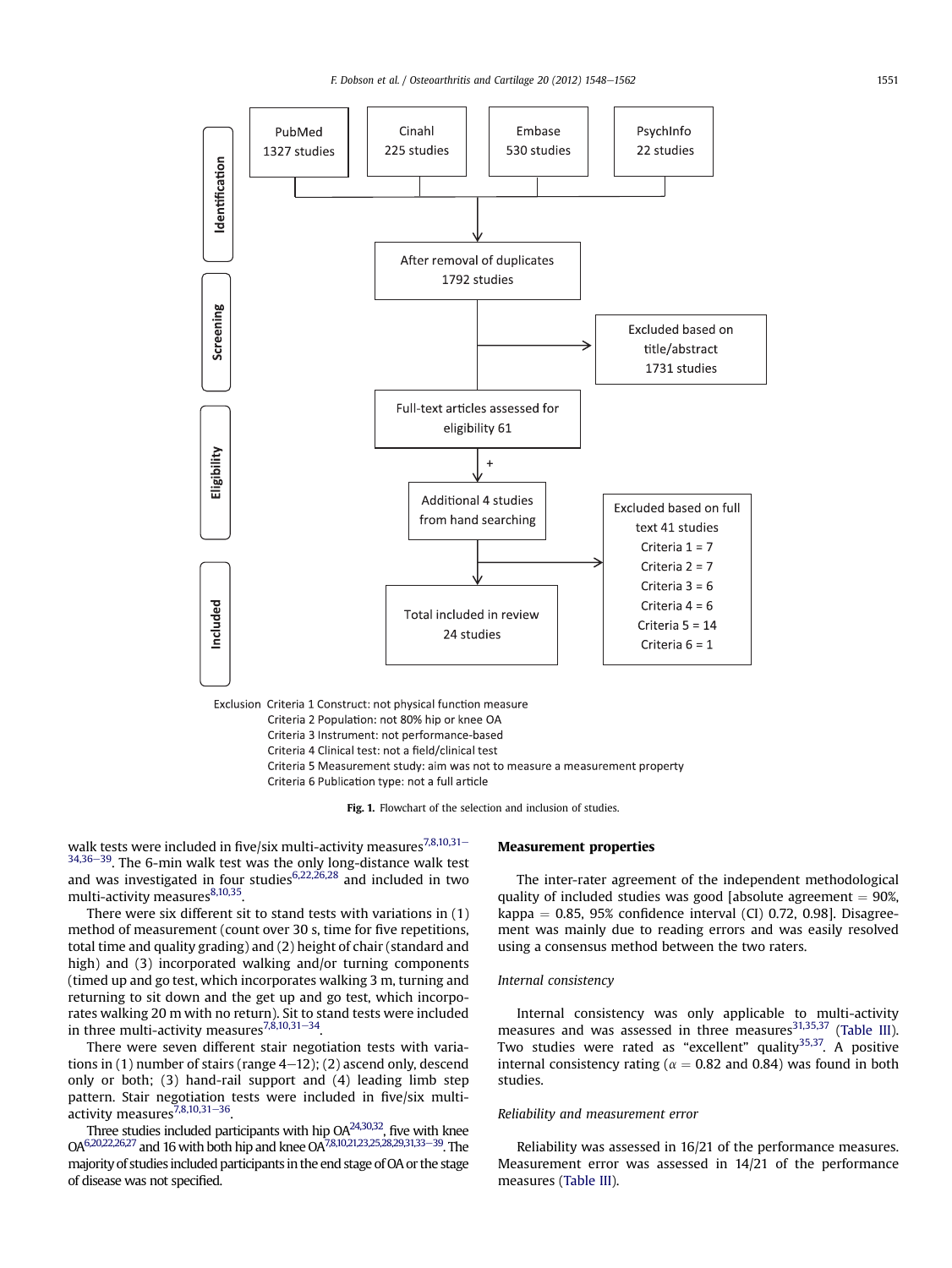| Author (Year)                   | Mean age years $\pm$ SD (range) | OA site  | OA stage               | Performance<br>measure           | Activity                                                                                                                                                       | No. of PPMs    | No. of scores | Equipment<br>required                                                             | Measurement property<br>assessed                                    |  |
|---------------------------------|---------------------------------|----------|------------------------|----------------------------------|----------------------------------------------------------------------------------------------------------------------------------------------------------------|----------------|---------------|-----------------------------------------------------------------------------------|---------------------------------------------------------------------|--|
| <b>Single-activity measures</b> |                                 |          |                        |                                  |                                                                                                                                                                |                |               |                                                                                   |                                                                     |  |
| French $(2011)^{22}$            | $65.3 \pm 6.9$                  | Knee     | <b>NS</b>              | <b>TUG</b><br><b>CST</b><br>6MWT | Stand, 3 m walk, turn, return, sit<br>Chair-rise $\times$ five reps<br>6 min walking                                                                           | 3              | 3             | Chair, stopwatch<br>walking space                                                 | Responsiveness                                                      |  |
| Gill $(2008)^{23}$              | $70.3 \pm 9.8$                  | Hip/knee | ES/PA                  | WT<br><b>CST</b>                 | Walk 50-feet (15.2 m) fast-paced<br>Chair-rise over 30 s                                                                                                       | 2              | 5             | 20 m walkway<br>Chair, stopwatch                                                  | Test-retest reliability<br>Inter-reliability<br>Measurement error   |  |
| Mizner $(2011)^6$               | $65.0\pm9.0$                    | Knee     | ES/PA                  | <b>TUG</b><br>SCT<br>6MWT        | Stand, 3 m walk, turn, return, sit<br>Up and down 12 stairs<br>6 min walking                                                                                   | 3              | 3             | Chair, stopwatch<br>Stairs,<br>Walking space                                      | Responsiveness<br>Construct validity                                |  |
| Wright $(2011)^{30}$            | $66.5 \pm 9.4$                  | Hip      | <b>NS</b>              | <b>TUG</b><br>WT<br><b>CST</b>   | Stand, 3 m walk, turn, return, sit<br>Walk $4 \times 10$ m self-paced<br>Chair-rise over 30 s                                                                  | $\overline{4}$ | 4             | Chair, stopwatch<br>20 cm step<br>10 m walkway                                    | Interpretability<br>Inter-reliability<br>Measurement error          |  |
| Hoeksma $(2003)^{24}$           | $72.0 \pm 6.0$                  | Hip      | Early-late<br>K&L 0-IV | WT                               | Walk 80 m fast-paced                                                                                                                                           |                |               | 15 m walkway<br>Stopwatch                                                         | Responsiveness                                                      |  |
| Borjesson $(2007)^{20}$         | $63.0 \pm 5.0$                  | Knee     | ES/PA                  | WT                               | Walk 5 m slow-paced<br>Walk 5 m medium-paced<br>Walk 5 m fast-paced                                                                                            | 3              | 3             | $<$ 10 m walkway<br>Stopwatch                                                     | Responsiveness                                                      |  |
| Kennedy $(2005)^{28}$           | $63.7 \pm 10.7$                 | Hip/knee | ES/PA                  | WT<br><b>SCT</b><br>TUG<br>6MWT  | Walk $2 \times 20$ m fast-paced<br>Up and down nine stairs<br>Stand, 3 m walk, turn, return, sit<br>6 min walking                                              | 4              | 4             | Chair, stopwatch<br>$>$ 20 m walkway<br>Nine-step stairs<br>Walking space         | Test-retest reliability<br>Measurement error<br>Responsiveness      |  |
| Parent $(2002)^{26}$            | $68.6 \pm 8.7$                  | Knee     | ES/PA                  | 6MWT                             | 6 min walking                                                                                                                                                  | $\mathbf{1}$   | $\mathbf{1}$  | Walking space<br>Stopwatch                                                        | Responsiveness                                                      |  |
| Davey $(2003)^{21}$             | $69.5 \pm 7.2$                  | Hip/knee | <b>NS</b>              | <b>WT</b><br>SCT                 | Walk eight feet self-paced<br>Up and down four stairs                                                                                                          | $\overline{2}$ | 2             | $<$ 5 m walkway<br>Four-step stairs                                               | Test-retest reliability<br>Measurement error                        |  |
| Piva (2004) <sup>27</sup>       | $62.0 \pm 9.0$                  | Knee     | Mid-late<br>K&L > 2    | <b>GUG</b>                       | Stand, walk 20 m, no return                                                                                                                                    | $\mathbf{1}$   | $\mathbf{1}$  | Chair with arms<br>20 m walkway<br>$15.2$ mark<br>Stopwatch                       | Intra-/inter-reliability<br>Measurement error<br>Construct validity |  |
| Marks (1994a) <sup>25</sup>     | $65.9 \pm 8.3$                  | Knee     | <b>NS</b>              | WT                               | Walk 13 m self-paced                                                                                                                                           | $\mathbf{1}$   | $\mathbf{1}$  | 13 m walkway<br>Stopwatch                                                         | Test-retest reliability<br>Measurement error                        |  |
| Marks (1994b) <sup>29</sup>     | $59.2 \pm 11.1$                 | Knee     | <b>NS</b>              | WT                               | Walk 13 m self-paced                                                                                                                                           | 1              | $\mathbf{1}$  | 13 m walkway<br>Stopwatch                                                         | Test-retest reliability<br>Measurement error<br>Responsiveness      |  |
| <b>Multi-activity measures</b>  |                                 |          |                        |                                  |                                                                                                                                                                |                |               |                                                                                   |                                                                     |  |
| Oberg $(1994)^{33}$             | $69.0 \pm 9.0$                  | Hip/knee | Early-Mid              | FAS                              | Rise from half stand max no.<br>Sit to stand lowest height<br>Step (max height)<br>Stand one leg<br>Stair climbing (NS)<br>Gait speed over 65 m<br>Walking aid | $\overline{7}$ | $\mathbf{1}$  | Adj height chair<br>Adj height step<br>Stopwatch<br>65 m walkway<br><b>Stairs</b> | Inter-reliability<br>Structural validity                            |  |
| Oberg (1997) <sup>34</sup>      | $68.9 \pm 9.7$                  | Hip/knee | Early-Mid              | FAS                              | Rise from half stand max no.<br>Sit to stand lowest height<br>Step (max height)<br>Stand one leg<br>Stair climbing (NS)<br>Gait speed over 65 m<br>Walking aid | $\overline{7}$ | $\mathbf{1}$  | Adj height chair<br>Adj height step<br>Stopwatch<br>65 m walkway<br><b>Stairs</b> | Criterion validity                                                  |  |
| Nilsdotter $(2001)^{32}$        | $72.6(52 - 86)$                 | Hip      | ES/PA<br>K&L > 2       | FAS                              | Rise from half stand max no.<br>Sit to stand lowest height<br>Step (max height)<br>Stand one leg<br>Stair climbing (NS)                                        | $\overline{7}$ | $\mathbf{1}$  | Adj height chair<br>Adj height step<br>Stopwatch<br>65 m walkway<br><b>Stairs</b> | Responsiveness                                                      |  |

<span id="page-4-0"></span>Table II

Characteristics of included studies

1552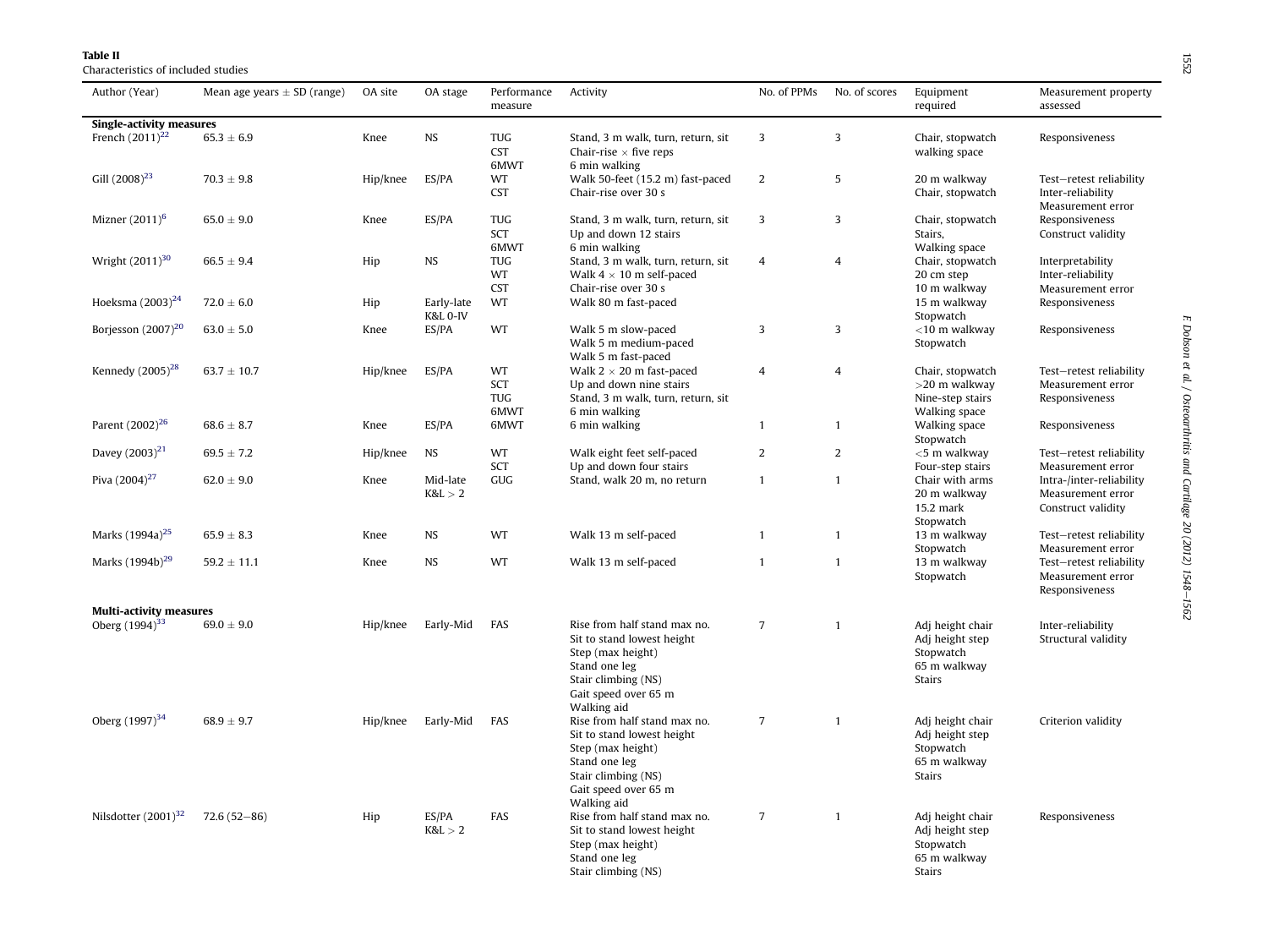| McCarthy $(2004)^{36}$          | $64.7 \pm 9.8$              | Knee     | <b>NS</b>        | ALF                             | Gait speed over 65 m<br>Walking aid<br>8 m walk test                                                              | 3              | $\mathbf{1}$   | 10 m space                                                                                  | Test-retest reliability                                                                                     |
|---------------------------------|-----------------------------|----------|------------------|---------------------------------|-------------------------------------------------------------------------------------------------------------------|----------------|----------------|---------------------------------------------------------------------------------------------|-------------------------------------------------------------------------------------------------------------|
|                                 |                             |          |                  |                                 | Seven step SCT up and down<br>Sit transfer test                                                                   |                |                | Seven-step stair<br>Chair (no arms)<br>Stopwatch                                            | Measurement error<br>Construct validity<br>Responsiveness                                                   |
| Rejeski (1995) <sup>35</sup>    | $68.8 \pm 5.6$              | Knee     | <b>NS</b>        | PAR                             | 6MWT<br>Five or nine-step SCT up and down<br>Lift $+$ carry timed<br>In/out car timed                             | 4              | $\mathbf{1}$   | Walking space<br>Five or nine-step stair<br>Movable shelves<br>2.2 kg weight<br>Mock up car | Internal consistency<br>Test-retest reliability<br>Convergent validity<br>Concurrent validity               |
| Lin $(2001)^{31}$               | $69.4 \pm 5.9$              | Hip/knee | <b>NS</b>        | Lin Battery                     | Eight feet walk test<br>Four-step SCT ascend<br>Four-step SCT descend<br>CST <sub>x5</sub>                        | $\overline{4}$ | $\mathbf{1}$   | 3 m space<br>Four-step stair<br>Chair<br>Stopwatch                                          | Test-retest reliability<br>Measurement error<br>Floor/ceiling<br>Internal consistency<br>Construct validity |
| Steultjens $(1999)^{37}$        | $68.0 \pm 8.9$              | Hip/knee | <b>NS</b>        | Steultjens                      | Walk 1 min self-paced<br>Sitting down timed<br>Lying down timed<br>$Bend + lift$ timed                            | 4              | $\mathbf{1}$   | 8 m space<br>Chair<br>Bench<br>2 kg weight<br>Stopwatch video<br>Trained observer           | Internal consistency<br>Construct validity                                                                  |
| Steultjens (2000) <sup>38</sup> | $68.0 \pm 8.9$              | Hip/knee | <b>NS</b>        | Steultjens                      | Walk 1 min self-paced<br>Sitting down timed<br>Lying down timed<br>Bend $+$ lift timed                            | $\overline{4}$ | $\mathbf{1}$   | 8 m space<br>Chair<br>Bench<br>2 kg weight<br>Stopwatch video<br>Trained observer           | Construct validity                                                                                          |
| Steultjens $(2001)^{39}$        | $67.9 \pm 8.7$              | Hip/knee | NS               | Steultjens                      | Walk 1 min self-paced<br>Sitting down timed<br>Lying down timed<br>$Bend + lift$ timed                            | $\overline{4}$ | $\mathbf{1}$   | 8 m space<br>Chair<br>Bench<br>2 kg weight<br>Stopwatch video<br>Trained observer           | Responsiveness                                                                                              |
| Stratford (2006a) <sup>8</sup>  | $65(58-72)$<br>$(1 - 3$ QR) | Hip/knee | ES/PA            | WT<br><b>TUG</b><br>SCT<br>6MWT | Walk $2 \times 20m$ fast-paced<br>Stand, 3 m walk, turn, return, sit<br>Up and down nine stairs<br>6 min walking  | $\overline{4}$ | $\mathbf{1}$   | $>20$ m space<br>Chair<br>Nine-step stair<br>Walkway                                        | Construct validity                                                                                          |
| Stratford $(2006b)^{10}$        | $65.0(55 - 77)$             | Hip/knee | ES/PA            | WT<br><b>TUG</b><br>SCT<br>6MWT | Walk $2 \times 20$ m fast-paced<br>Stand, 3 m walk, turn, return, sit<br>Up and down nine stairs<br>6 min walking | 4              | $\mathbf{1}$   | $>$ 20 m space<br>Chair<br>Nine-step stairs<br>Stopwatch                                    | Construct validity                                                                                          |
| Stratford (2009) <sup>7</sup>   | $61.7 \pm 10.7$             | Hip/knee | K&L > 2<br>ES/PA | <b>WT</b><br>SCT<br><b>TUG</b>  | Walk $2 \times 20$ m fast-paced<br>Up and down nine stairs<br>Stand, 3 m walk, turn, return, sit                  | 3              | $\overline{1}$ | $>$ 20 m space,<br>Nine-step stair<br>Chair<br>Stopwatch                                    | Construct validity                                                                                          |

6MWT, 6-min walk test; CST, chair stand test; ES/PA, end stage/post arthroplasty, FAS, functional assessment system; GUG, get up & go test; K&L, Kellgren and Lawrence classification; SCT, stair-climb test; TUG, timed up & go test; WT, walk test.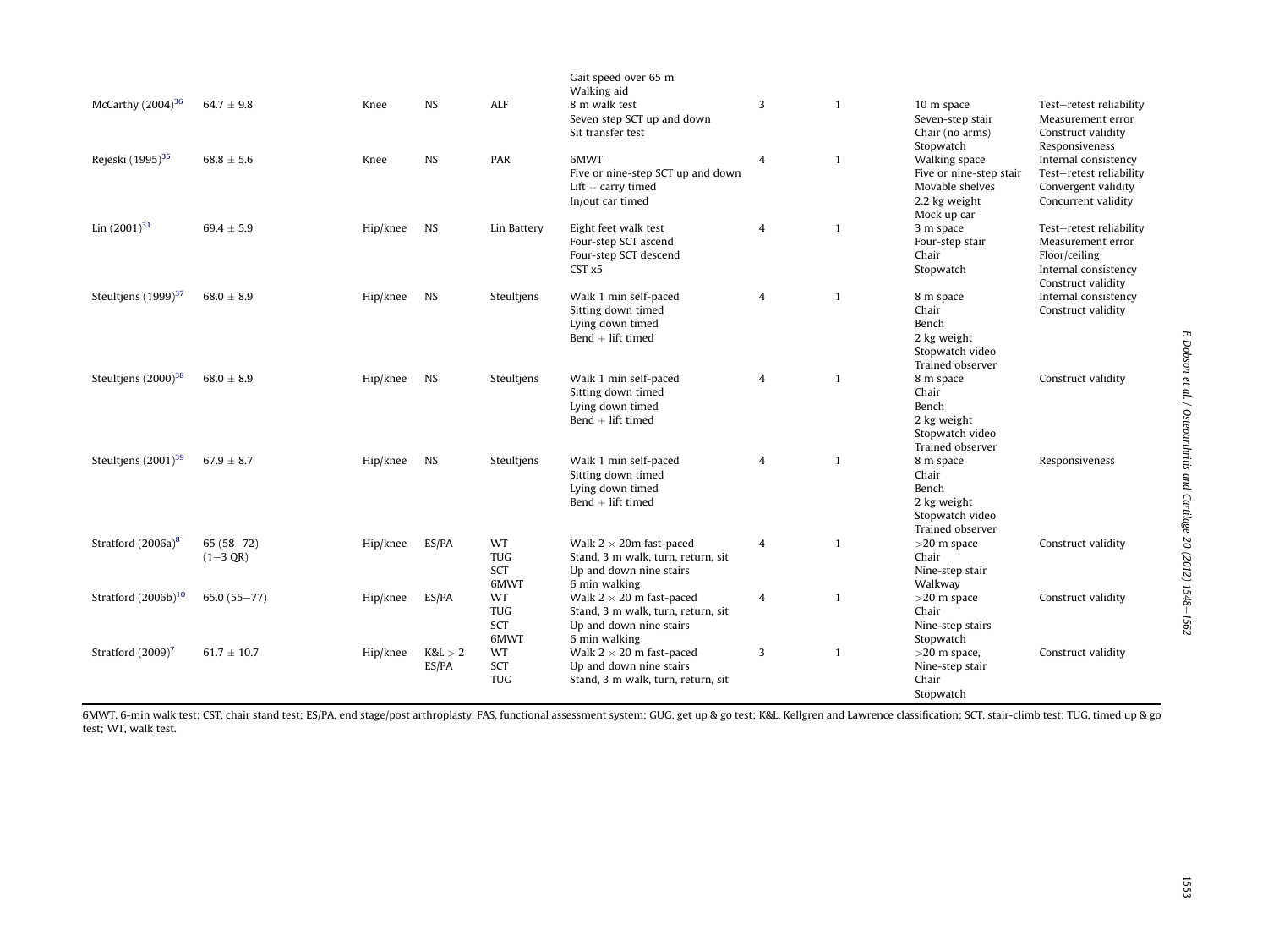<span id="page-6-0"></span>

| Table III                                                                                |
|------------------------------------------------------------------------------------------|
| Measurement properties of performance-based measures (reliability and measurement error) |

| Performance-based                   | Internal consistency     |         |              | Reliability                            |                     | Measurement error              |           |                   |                                          |         |                   |
|-------------------------------------|--------------------------|---------|--------------|----------------------------------------|---------------------|--------------------------------|-----------|-------------------|------------------------------------------|---------|-------------------|
| measure                             | Result                   | Study n | COSMIN score | Result                                 | Design              | Time interval                  | Study n   | COSMIN score      | Result                                   | Study n | COSMIN score      |
| <b>Walk tests</b>                   |                          |         |              |                                        |                     |                                |           |                   |                                          |         |                   |
| 50ft fast-paced <sup>23</sup>       | N/A                      |         |              | $ICC1.1$ 0.91-0.97 (0.86-0.98)         | Intra-rater         | Intra-session                  | $35 - 47$ | Fair              | SEM 1.32 s                               | 81      | Fair              |
|                                     |                          |         |              | $ICC1.1$ 0.94-0.97 (0.90, 0.98)        | Inter-rater         | Intra-session                  | $28 - 31$ | Fair*             | $MDC_{90}$ 3.08 s                        |         |                   |
| 40 m self-paced <sup>30</sup>       | N/A                      |         |              | $ICC2.1$ 0.95 (0.90, 0.98)             | Inter-rater         | $<$ 1 week                     | 29        | Good <sup>®</sup> | SEM 1.0 m/s                              | 29      | Good <sup>*</sup> |
| 80 m fast-paced $^{24}$             | N/A                      |         |              |                                        |                     |                                |           |                   | $\overline{\phantom{0}}$                 |         |                   |
| 40 m fast-paced $^{28}$             | N/A                      |         |              | $ICC2.1$ 0.91 (0.81, 0.97)             | Test-retest         | Mean 25.4 weeks                | 21        | Fair <sup>*</sup> | SEM 1.73 s                               | 17      | Fair <sup>*</sup> |
|                                     |                          |         |              |                                        |                     |                                |           |                   | (CI 1.39, 2.29) MDC <sub>90</sub> 4.04 s |         |                   |
| 8 ft self-paced <sup>21</sup>       | N/A                      |         |              | Pearson $r$ 0.92                       | Test-retest         | $<$ 1 week                     | 21        | Fair*             | SEM 0.12 s                               | 21      | Fair <sup>*</sup> |
| 13 m self-paced <sup>25,29</sup>    | N/A                      |         |              | ICC <sub>1.1</sub> 0.83                | Test-retest 6 weeks |                                | 10        | Good <sup>*</sup> | SEM 1.5 s                                | 10      | Poor              |
| 5 m multi-paced <sup>20</sup>       | N/A                      |         |              |                                        |                     |                                |           |                   | $\overline{\phantom{0}}$                 |         |                   |
| 6MWT <sup>22</sup>                  | N/A                      |         |              |                                        |                     |                                |           |                   |                                          |         |                   |
| 6MWT <sup>28</sup>                  | N/A                      |         |              | $ICC2.1$ 0.94 (0.88, 0.98)             |                     | Test-retest Mean 25.4 weeks 21 |           | Fair*             | SEM: 26.29 m                             | 17      | Fair*             |
|                                     |                          |         |              |                                        |                     |                                |           |                   | (CI 21.14, 34.77)                        |         |                   |
| 6MWT <sup>6</sup>                   | N/A                      |         |              |                                        |                     |                                |           |                   |                                          |         |                   |
| 6MWT <sup>26</sup>                  | N/A                      |         |              |                                        |                     |                                |           |                   | $\equiv$                                 |         |                   |
|                                     |                          |         |              |                                        |                     |                                |           |                   |                                          |         |                   |
| <b>CST</b>                          |                          |         |              |                                        |                     |                                |           |                   |                                          |         |                   |
| $x5$ chair stand <sup>22</sup>      | N/A                      |         |              |                                        |                     |                                |           |                   |                                          |         |                   |
| 30 s-chair stand $^{23}$            | N/A                      |         |              | $ICC1.1$ 0.97-0.98 (0.94, 0.99)        | Intra-rater         | Intra-session                  | $37 - 47$ | Fair              | SEM 0.7 stands                           | 40      | Fair              |
|                                     |                          |         |              | $ICC1.1$ 0.93-0.98 (0.87, 0.99)        | Inter-rater         | Intra-session                  | $28 - 42$ | Fair*             | $MDC_{90}$ 1.64 stands                   |         |                   |
| 30 s-chair stand <sup>30</sup>      | N/A                      |         |              | $ICC2.1$ 0.81 (0.63, 0.91)             | Inter-rater         | $<$ 1 week                     | 29        | Good              | SEM 1.27 stands                          | 29      | Good <sup>*</sup> |
| TUG <sup>22</sup>                   | N/A                      |         |              |                                        |                     |                                |           |                   | $\overline{\phantom{0}}$                 |         |                   |
| TUG <sup>6</sup>                    | N/A                      |         |              |                                        |                     |                                |           |                   |                                          |         |                   |
| TUG <sup>30</sup>                   | N/A                      |         |              | $ICC2.1$ 0.87 (0.74, 0.94)             | Inter-rater         | $<$ 1 week                     | 29        | Good              | SEM 0.84 s                               | 29      | Good <sup>*</sup> |
| TUG <sup>28</sup>                   | N/A                      |         |              | $ICC2.1$ 0.75 (0.51, 0.89)             | Test-retest         | Mean 25.4 weeks                | 21        | Fair*             | SEM 1.07 s (0.86, 1.41)                  | 17      | Fair <sup>*</sup> |
| GUG <sup>27</sup>                   | N/A                      |         |              | ICC 0.95 (0.72-0.98)                   | Intra-rater         | 2 min                          | 25        | Poor              | SEM 0.55 s, MDC 1.5 s                    | 25      | Poor              |
|                                     |                          |         |              | ICC 0.98 (0.94-0.99)                   | Inter-rater         | $2 \text{ min}$                | 25        | Good <sup>*</sup> | SEM 0.42 s, MDC 1.2 s                    | 25      | Good <sup>*</sup> |
|                                     |                          |         |              |                                        |                     |                                |           |                   |                                          |         |                   |
| <b>SCTs</b>                         |                          |         |              |                                        |                     |                                |           |                   |                                          |         |                   |
| 12-stair up/down <sup>6</sup>       | N/A                      |         |              |                                        |                     |                                |           |                   |                                          |         |                   |
| Nine-stair up/down <sup>28</sup>    | N/A                      |         |              | $ICC2.1$ 0.90 (0.79, 0.96)             | Test-retest         | Mean 25.4 weeks                | 21        | Fair <sup>*</sup> | SEM 2.35 s (1.89, 3.10)                  | 17      | Fair*             |
| Four-stair up/down <sup>21</sup>    | N/A                      |         |              | Pearson r 0.92                         | Test-retest         | $<$ 1 week                     | 21        | Fair <sup>*</sup> | SEM 0.23 s                               |         |                   |
| <b>Multi-activity tests</b>         |                          |         |              |                                        |                     |                                |           |                   |                                          |         |                   |
| Lin battery <sup>31</sup>           | $\alpha = 0.84$          | 106     | Poor         | ICC 0.94-0.96 (0.75-0.99)              | Test-retest N/S     |                                | 10        | Fair <sup>*</sup> | SEM 0.10-1.44 s                          | 10      | $Good*$           |
| PAR <sup>35</sup>                   | $\alpha=0.82$            | 203     | Excellent    | $r = 0.88 - 0.93$ (range of all tests) |                     | 2 weeks                        | 25        | Fair <sup>*</sup> |                                          |         |                   |
|                                     |                          |         |              |                                        | Test-retest         |                                |           | Fair*             |                                          |         |                   |
| ALF <sup>36</sup>                   |                          |         |              | $r = 0.72 - 0.86$ (range of all tests) | Test-retest         | 3 months                       | 148       |                   |                                          |         |                   |
|                                     |                          |         |              | ICC 0.99 (0.98-0.99) total ALF         | Test-retest 1 week  |                                | 15        | Good <sup>®</sup> | SEM 0.86 s                               | 15      | Good <sup>*</sup> |
| Steultjens battery $37-39$          | $\alpha = 0.84$          | 198     | Excellent    |                                        |                     |                                |           |                   |                                          |         |                   |
| Stratford battery <sup>7,8,10</sup> | N/A                      |         |              |                                        |                     |                                |           |                   |                                          |         |                   |
| FAS <sup>33</sup>                   | $\overline{\phantom{0}}$ |         |              | $G = 0.99 - 1.0$ (range of all tests)  | Inter-tester        | $\overline{\phantom{a}}$       | 42        | Fair              |                                          |         |                   |

N/A, not applicable for single-activity tests or multi-activity tests using reflective models; FAS, functional assessment system; G, Goodman—Kruskal gamma; MDC, minimal detectable change.<br>• Denotes a change of COSMIN score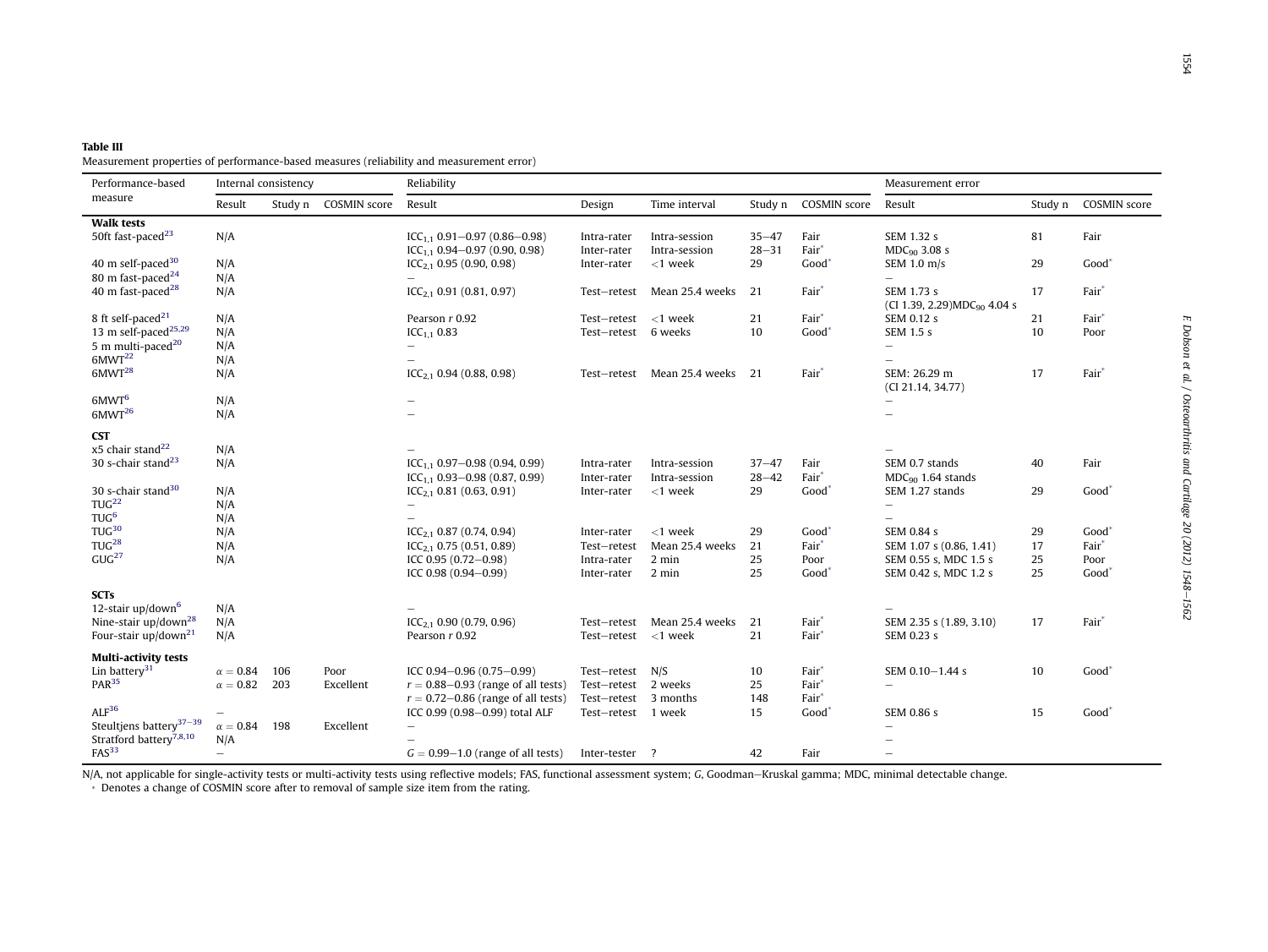Single-activity measures

For walking tests, a positive rating [i.e., intraclass correlation coefficient (ICC)  $> 0.70$ ] for intra-rater reliability [ICC 0.91-0.97 (CI: 0.86-0.98)] and inter-rater reliability [ICC 0.94-0.97 (CI: 0.90, 0.98)] was reported for the 50ft (15.2 m)-walk test in one "fair" quality study of hip and knee OA<sup>[23](#page-13-0)</sup>. A positive rating for inter-rater reliability [ICC 0.95 (CI: 0.90, 0.98)] was also reported for the 40 mwalk test in one "good" quality study of hip  $OA^{30}$  $OA^{30}$  $OA^{30}$ . For sit to stand tests, a positive rating for inter-tester reliability [ICC 0.87 (CI: 0.74, 0.94)] was reported for the timed up and go test in one "good" study of hip  $OA^{30}$  $OA^{30}$  $OA^{30}$ . The 30 s-chair stand test was also found to have a positive rating for intra-tester [ICC 0.97 $-0.98$  (CI: 0.94, 0.99)] and inter-tester [ICC  $0.93-0.98$  (CI: 0.87, 0.99)] reliability in a "fair" study of hip and knee  $OA^{23}$  $OA^{23}$  $OA^{23}$  and inter-tester [ICC 0.81 (CI: 0.63, 0.91)] reliability in a "good" study of hip  $OA^{30}$  $OA^{30}$  $OA^{30}$ . Evidence for stair negotiation tests and other single-activity measures was limited by small total sample sizes or inappropriate time intervals between repeat testing.

The standard error of measurement (SEM), along with minimum important change (MIC) was reported in only three of the 12 singleactivity measures (40 m-walk test, timed and 30 s-chair stand  $test$ <sup>30</sup>. Measurement error and MIC was defined in one "good" quality study for the 40 m-walk test (SEM 1.0 m/s; MIC 2.0 m/s), timed up and go test (SEM 0.84 s; MIC  $0.8-1.4$ ) and the 30 s-chair stand test (SEM 1.27 stands; MIC 2.0–2.6 stands)<sup>[30](#page-13-0)</sup>. As MIC was not calculated for the remaining single-activities, quality ratings were indeterminate for these measures.

# Multi-activity measures

Reliability of multi-activity measures was reported in three "fair" quality studies $31,33,35$  and one "good" quality study $36$ . A positive rating for test-rest reliability was reported for the Physical Activity Restrictions (PAR) (ICC  $0.72-0.86$ )<sup>35</sup>. A positive rating for intertester rating (Goodman-Kruskal Gamma  $0.99-1.0$ ) was found for the Functional Assessment System (FAS)<sup>[33](#page-13-0)</sup>. Evidence of reliability for other test batteries was limited due to inadequate total sample size.

Measurement error was reported in two test batteries $31,36$ however as MIC has not been calculated for either battery, quality ratings were indeterminate.

# Validity studies

Validity was assessed in 9/21 (43%) of performance tests ([Table IV\)](#page-8-0).

#### Single-activity measures

Construct validity was investigated for three single-activity performance measures<sup>6,27</sup>. In one "good" quality study, a positive rating of construct validity was found for the timed up and go test and the 12-step stair-climb test as more than 75% of the results were in accordance with the hypotheses<sup>[6](#page-12-0)</sup>. In another "good" quality study a negative rating of construct validity was found for the get up and go test as less than 75% of the results were in accordance with the hypotheses $27$ .

# Multi-activity measures

Validity was investigated in all six multi-activity batteries and four were rated as "good" quality for construct validity $7,8,10,35,37,38$ and one was rated as "fair" quality for criterion and structural validity<sup>34</sup>. The PAR<sup>35</sup> demonstrated mostly positive convergent validity with treadmill time,  $VO<sub>2</sub>$  peak and strength and divergent validity with self-reported dysfunction as predicted. The Steultjens battery<sup>38</sup> demonstrated a negative convergent validity with self-reported mobility and joint range of motion. The Stratford battery demonstrated positive construct validity in two "good" quality studies and one "fair" study<sup>[7,8,10](#page-13-0)</sup>. The FAS demonstrated positive structural validity in one "fair" quality study<sup>33</sup> and positive criterion validity with good sensitivity (0.70–0.89) and specificity  $(0.57-1.0)^{34}$ .

#### Responsiveness

#### Single-activity measures

Responsiveness was reported in 12/15 single-activity measures ([Table IV\)](#page-8-0). Responsiveness of walking tests was reported in four "fair" quality studies following either physiotherapy/exercise<sup>[24,30](#page-13-0)</sup> or joint arthroplasty<sup>[20,28](#page-13-0)</sup>. A positive rating [i.e., area under the curve (AUC)  $> 0.70$ ] was reported for the 40 m-walk test  $(AUC = 0.89)^{30}$  $(AUC = 0.89)^{30}$  $(AUC = 0.89)^{30}$  and the 80 m-walk test (AUC = 0.71)<sup>24</sup>. Responsiveness of other walk tests was reported using standard response means (SRM) or effect sizes (ES) (see [Table IV](#page-8-0)) and results were therefore indeterminate. Responsiveness of sit to stand tests was reported in three "fair" quality studies following either physio-therapy<sup>[30](#page-13-0)</sup> or joint arthroplasty<sup>6,28</sup>. A positive rating was reported for the 30 s-chair stand test (AUC  $= 0.73$ ) and a negative rating  $(AUC < 0.70)$  was reported for the timed up and go test  $(AUC = 0.69)$  following physiotherapy/exercise<sup>30</sup>. Responsiveness of other sit to stand tests following joint arthroplasty<sup>6,28</sup> and all stair negotiation tests<sup>[6,28](#page-12-0)</sup> was reported using ES and/or SRM and therefore results were indeterminate.

# Multi-activity measures

Responsiveness was reported in three/six multi-activity measures following either exercise<sup>36,39</sup> or hip arthroplasty<sup>32</sup>. One study was "good" quality<sup>[39](#page-13-0)</sup> and the others were "fair"<sup>[32,36](#page-13-0)</sup>. A negative rating of responsiveness of the Steultiens battery<sup>39</sup> was found as <75% of the results were in accordance with the hypotheses. Other batteries provided SRM and results were indeterminate.

#### Interpretability

Evidence of interpretability was reported in one "good" quality study that evaluated three single-activity measures<sup>30</sup>. Major clinically important improvement (MCII) of the 40 m self-paced walk test (0.2-0.3 m/s), 30 s-chair stand test (2.0-2.6 stands) and the timed up and go test (0.8–1.4 s), were reported<sup>30</sup>.

#### Best evidence synthesis: levels of evidence

A summary of best evidence synthesis for each of the 21 performance tests is provided in [Table V.](#page-10-0) This synthesis was derived from information found in [Tables III and IV](#page-6-0) including (1) the methodological quality (COSMIN), (2) the findings (result), and (3) the sample size. Given the large variety of performance-based measures, results were rarely combined. The exceptions were for the Steultjens battery and the Stratford battery. A positive rating (limited, moderate or strong evidence) was given to only 25/153 (16%) of all possible ratings.

# Discussion

In this systematic review we identified 24 eligible studies that reported the measurement properties of 21 different performancebased measures of physical function in individuals with hip and/or knee OA. The majority of studies were rated as "fair" quality using the modified COSMIN tool. Evidence for most measurement properties is yet to be determined either because there was no information available, information was indeterminate or because evidence was only available from poor quality studies. Studies were mostly rated as poor quality due to unclear hypotheses and/or nonoptimal analyses. Although none of the measures included in the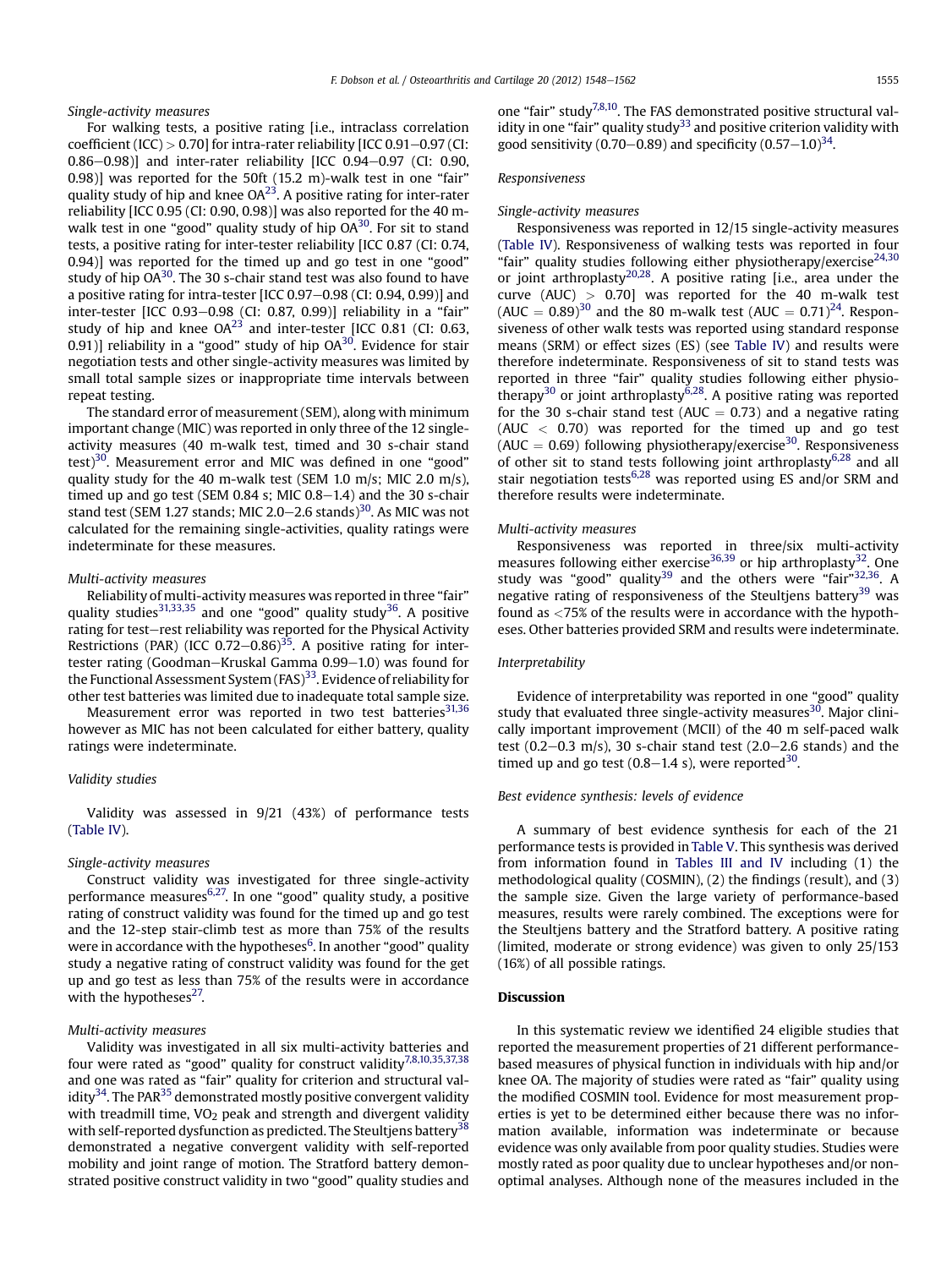#### <span id="page-8-0"></span>Table IV

Measurement properties of performance-based measures (validity, responsiveness and interpretability)

| Performance-based                            |                          | Validity (hypothesis testing)                                                                                                                                           |           |                 | Responsiveness                          | Interpretability                                                                                            |                 |                            |                 |
|----------------------------------------------|--------------------------|-------------------------------------------------------------------------------------------------------------------------------------------------------------------------|-----------|-----------------|-----------------------------------------|-------------------------------------------------------------------------------------------------------------|-----------------|----------------------------|-----------------|
| measure                                      | Design                   | Result                                                                                                                                                                  | Study $n$ | COSMIN<br>score | Treatment                               | Result                                                                                                      | COSMIN<br>score | Result                     | COSMIN<br>score |
| <b>Walk tests</b>                            | $\overline{\phantom{m}}$ |                                                                                                                                                                         |           |                 |                                         |                                                                                                             |                 |                            |                 |
| 50ft fast-paced <sup>23</sup>                | $\equiv$                 |                                                                                                                                                                         |           |                 |                                         |                                                                                                             |                 |                            |                 |
| 40 m self-paced <sup>30</sup>                |                          |                                                                                                                                                                         |           |                 | PT x9 sessions                          | AUC 0.89 (0.76, 1.00)                                                                                       | Fair            | MCII $0.2-0.3$ m/s Good    |                 |
| 80 m fast-paced <sup>24</sup>                |                          |                                                                                                                                                                         |           |                 | PT x9 sessions                          | AUC 0.71 (0.58, 0.83)<br>GRI 0.45                                                                           | Fair            |                            |                 |
| 40 m fast-paced <sup>28</sup>                |                          |                                                                                                                                                                         |           |                 | Hip/knee arthroplasty                   | SRM $-0.89$ ( $-1.42$ , $-0.68$ )<br>pre-first post; SRM 0.79<br>$(0.66, 1.45)$ first-second post           | Fair            |                            |                 |
| 8ft self-paced <sup>21</sup>                 |                          |                                                                                                                                                                         |           |                 |                                         |                                                                                                             |                 |                            |                 |
| 13 m self-paced (29)                         |                          |                                                                                                                                                                         |           |                 | Quads exercise (6 weeks)                | $r = 0.9$ with quads strength                                                                               | Poor            |                            |                 |
| 5 m multi-paced <sup>20</sup>                |                          |                                                                                                                                                                         |           |                 | Knee arthroplasty                       | ES/SRM/RE at slow speed:<br>0.58/0.71/1.62                                                                  | Fair            |                            |                 |
| $6MWT^{22}$                                  |                          |                                                                                                                                                                         |           |                 | PT mean 5.8 sessions                    | ES/ES med/SRM 0.39/0.43/0.54                                                                                | Poor            |                            |                 |
| 6MWT <sup>28</sup>                           |                          |                                                                                                                                                                         |           |                 | Hip/knee arthroplasty                   | SRM pre-post1: -1.74 (1.60, 1.97)<br>SRM post1-post2: 1.90 (1.46, 2.39)                                     | Fair            |                            |                 |
| 6MWT <sup>6</sup><br>$6MWT^{26}$             |                          |                                                                                                                                                                         |           |                 | Knee arthroplasty $\pm$ PT              | SRM/ES: pre-2 mth post 0.63/0.41<br>2-4 mth post 1.51/0.82 pre-4 mth<br>post 0.58/0.35                      | Fair            |                            |                 |
|                                              |                          |                                                                                                                                                                         |           |                 |                                         |                                                                                                             |                 |                            |                 |
| <b>CST</b><br>$x5$ chair stand <sup>22</sup> |                          |                                                                                                                                                                         |           |                 | PT mean 5.8 sessions                    | ES/Es med/SRM<br>0.36, 0.33, 0.39                                                                           | Poor            |                            |                 |
| 30 s-chair stand $^{23}$                     |                          |                                                                                                                                                                         |           |                 |                                         |                                                                                                             |                 |                            |                 |
| 30 s-chair stand <sup>30</sup>               |                          |                                                                                                                                                                         |           |                 | PT x9 sessions                          | AUC 0.73 (0.55, 0.91)                                                                                       | Fair            | $MCII 2.0 - 2.6$<br>stands | Good            |
| TUG <sup>22</sup>                            |                          |                                                                                                                                                                         |           |                 | PT mean 5.8 sessions                    | ES/ES med/SRM<br>0.33/0.17/0.35                                                                             | Poor            |                            |                 |
| TUG <sup>6</sup>                             | Construct                | Low correlations with PROs as<br>predicted; $r = -0.40$ to $-0.48$ with<br>quads strength as predicted                                                                  | 100       | Good            | Knee arthroplasty                       | ES pre-1 mth/pre-12 mth<br>$/1-12$ mth: $-0.43$ , 0.79, 1.17                                                | Fair            |                            |                 |
| $TUG^{30}$<br>TUG <sup>28</sup>              |                          |                                                                                                                                                                         |           |                 | PT x9 sessions<br>Hip/knee arthroplasty | AUC 0.69 (0.48, 0.90)<br>SRM pre-post1: $-1.08$<br>$(-1.38, -0.92)$<br>SRM post1-post2:<br>1.04(0.84, 1.61) | Fair<br>Fair    | MCII 0.8-1.4 s             | Good            |
| GUG <sup>27</sup>                            | Construct                | Sig diff b/w patients and controls $P < 0.001$ 50                                                                                                                       |           | Fair            |                                         |                                                                                                             |                 |                            |                 |
|                                              | Divergent                |                                                                                                                                                                         |           |                 |                                         |                                                                                                             |                 |                            |                 |
|                                              | Convergent               | $r = 0.39$ ; -0.44; -0.34 with WOMAC/<br>SF-36 PF/ADLS correlation with related<br>constructs higher than unrelated $<$ 75% of<br>results in accordance with hypothesis | 105       | Good            |                                         |                                                                                                             |                 |                            |                 |
| <b>SCTs</b>                                  |                          |                                                                                                                                                                         |           |                 |                                         |                                                                                                             |                 |                            |                 |
| 12-stair $up/down6$                          | Construct                | Poor correlation with PROs as<br>predicted; $r = -0.36$ to $-0.46$ with<br>quads strength as predicted                                                                  | 100       | Good            | Knee arthroplasty                       | ES pre-1 mth/pre-12 mth<br>$/1-12$ mth: $-0.71$ , 0.84, 1.26                                                | Fair            |                            |                 |
| Nine-stair up/down <sup>28</sup>             | $\equiv$                 |                                                                                                                                                                         |           |                 | Hip/knee arthroplasty                   | SRM pre-post1:<br>$-1.74$ ( $-2.13$ , $-1.45$ )<br>SRM post1-post2:<br>1.98 (1.68, 2.42)                    | Fair            |                            |                 |
| Four-stair up/down <sup>21</sup>             |                          |                                                                                                                                                                         |           |                 |                                         |                                                                                                             |                 |                            |                 |

9551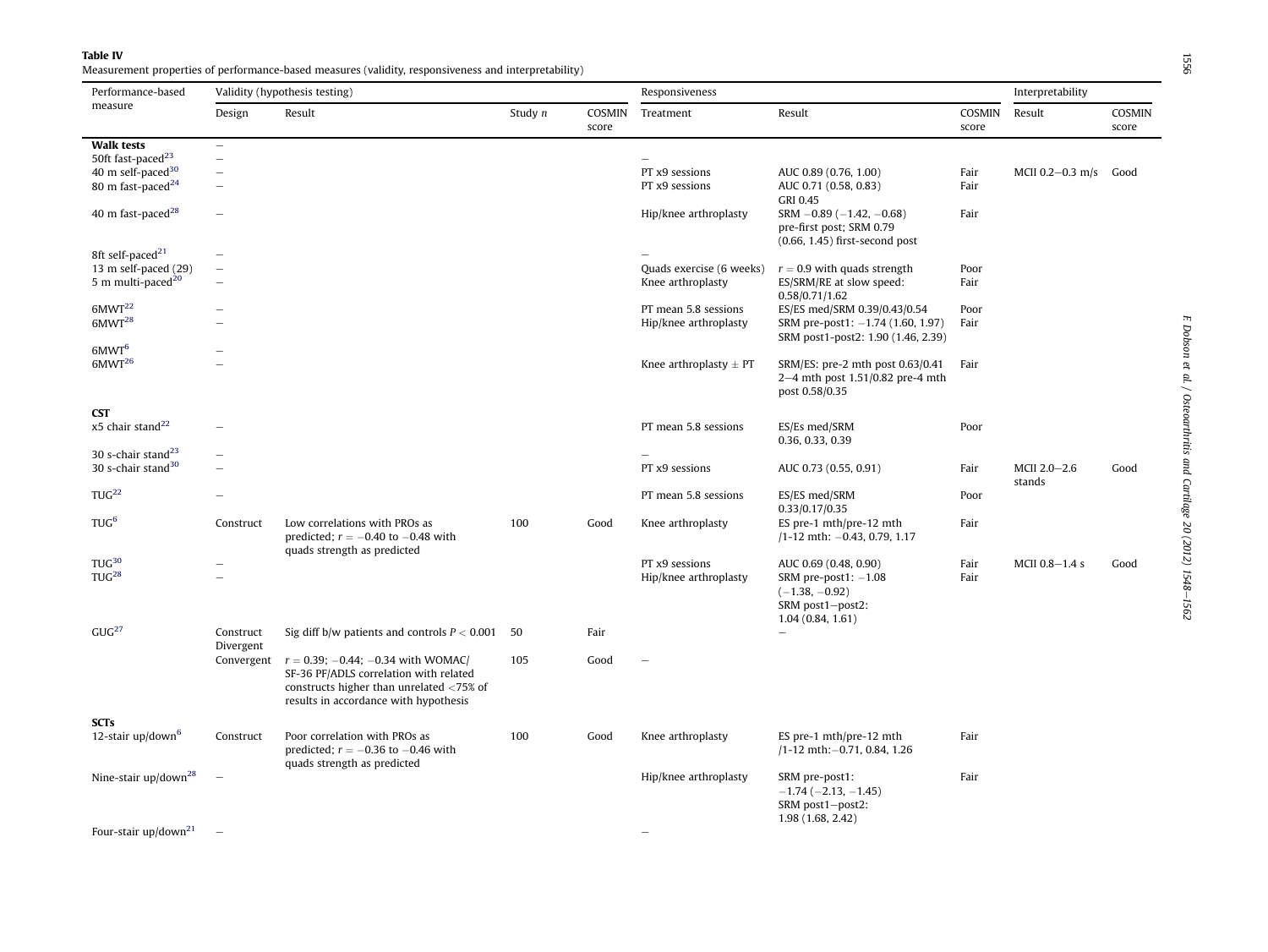| <b>Multi-activity tests</b>         |            |                                                    |                   |      |                  |                                                              |
|-------------------------------------|------------|----------------------------------------------------|-------------------|------|------------------|--------------------------------------------------------------|
| Lin battery $31$                    | Construct  | $r = 0.48 - 0.54$ with WOMAC-PF                    | 106               | Poor |                  |                                                              |
| PAR <sup>35</sup>                   | Construct  | $0.30 - 0.60$ Treadmill time, VO <sub>2</sub> peak | $104 - 437$       | Good |                  |                                                              |
|                                     | Convergent | quads strength                                     |                   |      |                  |                                                              |
|                                     | Divergent  | 0.03-0.93 self-reported dysfunction                | $104 - 437$       |      |                  |                                                              |
| ALF <sup>36</sup>                   | Construct  | $r = 0.59/-0.53$ with WOMAC/SF-36PF                | 214               | Poor | Exercise program | SRM 0.49 at 12 months $f/u$                                  |
| Steultjens battery <sup>37-39</sup> | Construct  | $r = 0.29 - 0.55$ with self-rated mobility         | 198               | Fair | Exercise program | No differential responsiveness<br>of observed vs self-report |
|                                     |            | $r = 0.25 - 0.35$ with ROM                         | 198               | Good |                  | Different factor structure<br>than expected                  |
| Stratford battery <sup>7,8,10</sup> | Construct  | SPWT, TUG, 6MWT best combination                   | 177               | Fair |                  |                                                              |
|                                     |            | to evaluate                                        |                   |      |                  |                                                              |
|                                     |            | Pain and performance                               |                   |      |                  |                                                              |
|                                     | Construct  | Change in pain rather than performance             | 85                | Good |                  |                                                              |
|                                     |            | (time/distance) is principal determinant           |                   |      |                  |                                                              |
|                                     |            | of change in self-reported function                |                   |      |                  |                                                              |
|                                     | Construct  | ANOVA $P < 0.001$ :                                | 73                | Good |                  |                                                              |
|                                     |            | PB was more sensitive to change than               |                   |      |                  |                                                              |
|                                     |            | SR measures                                        |                   |      |                  |                                                              |
| $FAS^{32-34}$                       | Structural | PCA-5 factors loading with physical                | 105               | Fair | Hip arthroplasty | SRM of mean score $= 0.4$                                    |
|                                     |            | disability primarily 1 factor explaining           |                   |      |                  | at 3 months post-op                                          |
|                                     |            | 51-82% of variance                                 |                   |      |                  | SRM of mean score $= 0.7$<br>at 6 months post-op             |
|                                     | Construct  | PPMs were better able to discriminate              |                   |      |                  |                                                              |
|                                     |            | btw healthy and OA and btw hip and                 |                   |      |                  |                                                              |
|                                     |            | knee OA $P < 0.001$ delta 0.67–0.93                |                   |      |                  |                                                              |
|                                     | Criterion  | Sensitivity 0.70-0.89                              | Controls 42       | Fair |                  |                                                              |
|                                     |            | Specificity $0.57 - 1.0$                           | <b>Hip OA 302</b> |      |                  |                                                              |
|                                     |            | (SPWT and SCT had best sensitivity                 | Knee OA 258       |      |                  |                                                              |
|                                     |            | and specificity)                                   |                   |      |                  |                                                              |

ADLS, activities of daily living; ANOVA, analysis of variance; ES, effect size index; ES med, effect size median; FAS, functional assessment system; GRI, Gyatts responsiveness index; PCA, principal component analysis; PB, performance battery; PPM, physical performance measure; PRO, patient-reported outcome; PT, physiotherapy; ROM, range of movement; SF-36 PF, short-form health survey physical function; SPWT, self-paced walk test; WOMAC, Western Ontario and McMaster Universities Arthritis Index.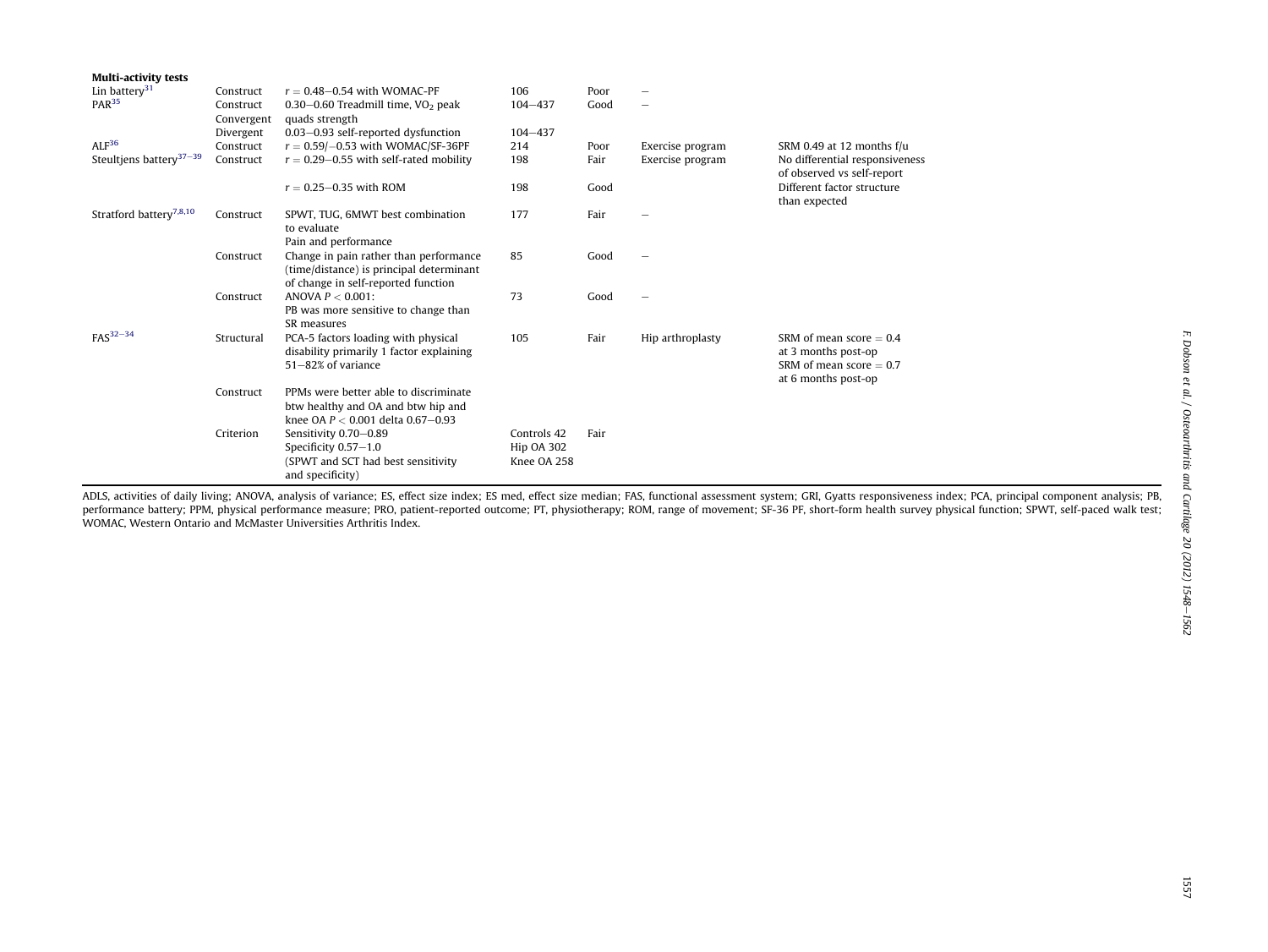#### <span id="page-10-0"></span>Table V

Levels of evidence of performance-based measures

| Performance-based measure                               | Internal consistency | Reliability                   |                        | Measurement error        | Validity                 | Responsiveness           | Interpretability         |              |
|---------------------------------------------------------|----------------------|-------------------------------|------------------------|--------------------------|--------------------------|--------------------------|--------------------------|--------------|
|                                                         |                      | Intra                         | Inter                  | Retest                   |                          |                          |                          |              |
| <b>Single-activity measures</b>                         |                      |                               |                        |                          |                          |                          |                          |              |
| Walk tests                                              |                      |                               |                        |                          |                          |                          |                          |              |
| 50ft fast-paced $^{23}$                                 | N/A                  | $+(HK)$                       | $+(HK)$                | 0                        | $\overline{\phantom{a}}$ | $\Omega$                 | $\mathbf{0}$             | $\mathbf{0}$ |
| 40 m self-paced $30$                                    | N/A                  | 0                             | $+(H)$                 | 0                        | $+(H)$                   | 0                        | $+(H)^*$                 | $++(H)$      |
| $80$ m fast-paced $24\,$                                | N/A                  | 0                             | 0                      | $\bf{0}$                 | 0                        | 0                        | $+(H)^*$                 | 0            |
| 13 m self-paced $^{25,29}$                              | N/A                  | $\Omega$                      | $\Omega$               | $\overline{\phantom{0}}$ |                          | 0                        | 0                        | 0            |
| 8ft self-paced $^{21}$                                  | N/A                  | $\Omega$                      | $\Omega$               | 7                        |                          | $\Omega$                 | $\mathbf{0}$             | 0            |
| $40$ m fast-paced $^{28}$                               | N/A                  | 0                             | $\mathbf{0}$           | $\overline{\phantom{a}}$ | 7                        | 0                        | $\overline{\phantom{a}}$ | 0            |
| 5 m-slow/medium/fast <sup>20</sup>                      | N/A                  | 0                             | $\mathbf{0}$           | $\boldsymbol{0}$         | 0                        | 0                        | ?                        | 0            |
| $6 - min^{6,22,26,28}$                                  | N/A                  | $\bf{0}$                      | $\Omega$               | $\overline{\phantom{a}}$ | $\gamma$                 | 0                        | $\overline{?}$           | $\mathbf{0}$ |
|                                                         |                      |                               |                        |                          |                          |                          |                          |              |
| Sit to stand tests<br>30 s-chair stand <sup>23,30</sup> | N/A                  |                               | $+(HK)$                | 0                        |                          | 0                        |                          |              |
| X5 chair stand <sup>22</sup>                            | N/A                  | $+(HK)$<br>0                  | $\Omega$               | $\overline{\phantom{a}}$ | $+(H)$<br>2              | $\Omega$                 | $+(H)^*$<br>2            | $++(H)$<br>0 |
| Timed up and $g0^{6,22,30}$                             | N/A                  |                               |                        | $\overline{\mathbf{?}}$  |                          |                          |                          |              |
|                                                         | N/A                  | 0<br>$\overline{\phantom{a}}$ | $+(H)$<br>$\mathbf{0}$ | $\overline{\phantom{a}}$ | $+(H)$<br>$\overline{?}$ | $++(K)$                  | $-(H)^*$<br>0            | $++(H)$<br>0 |
| Get up and $\rm{go}^{27}$                               |                      |                               |                        |                          |                          | $--(K)$                  |                          |              |
| Stair negotiation tests                                 |                      |                               |                        |                          |                          |                          |                          |              |
| 12-stair up and down $6$                                | N/A                  | 0                             | 0                      | 0                        | 0                        | $++(K)$                  | ?                        | 0            |
| Nine-stair up and down <sup>28</sup>                    | N/A                  | 0                             | 0                      | $\overline{\mathbf{?}}$  | $\overline{\mathbf{?}}$  | 0                        | $\overline{\phantom{a}}$ | 0            |
| Four-stair up and down <sup>21</sup>                    | N/A                  | $\Omega$                      | $\Omega$               | $\overline{?}$           | $\gamma$                 | $\Omega$                 | $\Omega$                 | $\Omega$     |
|                                                         |                      |                               |                        |                          |                          |                          |                          |              |
| <b>Multi-activity measures</b>                          |                      |                               |                        |                          |                          |                          |                          |              |
| Lin31<br>7                                              |                      | 0                             | 0                      | ?                        | ?                        | $\overline{?}$           | 0                        | 0            |
| PAR <sup>35</sup>                                       | $+++K)$              | 0                             | $\mathbf{0}$           | $+(K)$                   | 0                        | $++(K)$                  | $\bf{0}$                 | 0            |
| ALF <sup>36</sup><br>$\Omega$                           |                      | $\Omega$                      | $\Omega$               | ?                        | 7                        | $\overline{\phantom{a}}$ | $\overline{?}$           | $\Omega$     |
| Steultjens $37-39$                                      | $+++(HK)$            | 0                             | $\Omega$               | $\bf{0}$                 | $\Omega$                 | $--(HK)$                 | $--(HK)$                 | 0            |
| Stratford <sup>7,8,10</sup><br>0                        |                      | 0                             | $\Omega$               | $\bf{0}$                 | 0                        | $+++(HK)$                | 0                        | 0            |
| FAS <sup>32-34</sup><br>$\Omega$                        |                      | 0                             | $+(HK)$                | $\mathbf{0}$             | 0                        | $+(HK)^{\dagger}$        | ?                        | 0            |
|                                                         |                      |                               |                        |                          |                          | $+(HK)^{\ddagger}$       |                          |              |

 $++$  + or - - strong evidence, ++ or - moderate evidence, + or - limited evidence, ± conflicting evidence, ? unknown, 0 no information [+ = positive, - negative rating (results)],  $(H) = hip$ ,  $(K) = Knee$ ,  $(HK) = Hip$  and Knee.

Physiotherapy/exercise.

y Structural validity.

 $*$  Criterion validity.

review reported evidence for all measurement properties, positive evidence for a selected few measures was established across multiple measurement properties. This provides useful information for clinicians and researchers about which performance-based measures are currently the most suitable for assessing people with hip and/or knee OA.

Similar to a previous review<sup>[3](#page-12-0)</sup>, the current review identified a variety of performance-based measures that represented several different activity domains. For example, in this review, 10 different variations of the walking test were identified. As such, we found it useful to group the measures under three main activity themes: (1) walking tests; (2) sit to stand tests; and (3) stair negotiation tests. An additional group, multi-activity measures, contains different variations and combinations of the three activity domains as well as some additional domains such as getting in/out of a  $car<sup>35</sup>$  $car<sup>35</sup>$  $car<sup>35</sup>$  and lift and carrying tasks $35,37-39$  $35,37-39$  $35,37-39$ .

# Walking tests

Walking tests with the best measurement evidence included the 40 m self-paced walk test for hip OA $^{30}$  $^{30}$  $^{30}$  and the 50ft (15.2 m) fastpaced walk test for hip/knee OA $^{23}$  $^{23}$  $^{23}$ . Evidence for other walk tests such as the 6-min walk test has yet to be determined in people with hip and/or knee OA.

#### Sit to stand tests

Sit to stand tests with the best measurement evidence included the 30 s-chair stand test and the timed up and go test for hip/knee  $OA<sup>6,23,30</sup>$ . Evidence for the five-repetition chair stand test has yet to be determined. Based on current levels of evidence, the get up and go test<sup>27</sup> is not recommended for use in people with either hip or knee OA.

# Stair negotiation tests

Evidence for most variations of stair tests has yet to be determined. Only evidence of construct validity was reported for the 12 step stair test for knee  $OA<sup>6</sup>$ . Given the current limited evidence of stair negotiation tests, recommendations about which tests might be more useful cannot be made.

# Multi-activity measures

Multi-activity measures with the best measurement evidence were the PAR<sup>35</sup>, the Stratford battery<sup>7,8,10</sup> and the FAS<sup>[32](#page-13-0)-[34](#page-13-0)</sup>. In addition, the PAR provided a good justification for the choice of included activities which consisted of a walking test (6-min walk test), a stair negotiation test (five or nine-stair ascent/decent), a lift and carry test and a car test. Based on current levels of evidence, the Steultjens battery is not recommended for hip and knee  $OA^{38,39}$ . Evidence for the aggregated locomotor function (ALF) and Lin test is yet to be determined.

A number of factors influenced the evidence found in the review. The COSMIN quality scoring system developed for selfreported questionnaires was modified to enable smaller studies that were otherwise of acceptable quality, to be included in best evidence synthesis. This change influenced the findings of the majority of the reliability studies. Without this change, there would have been no evidence for reliability for any of the measures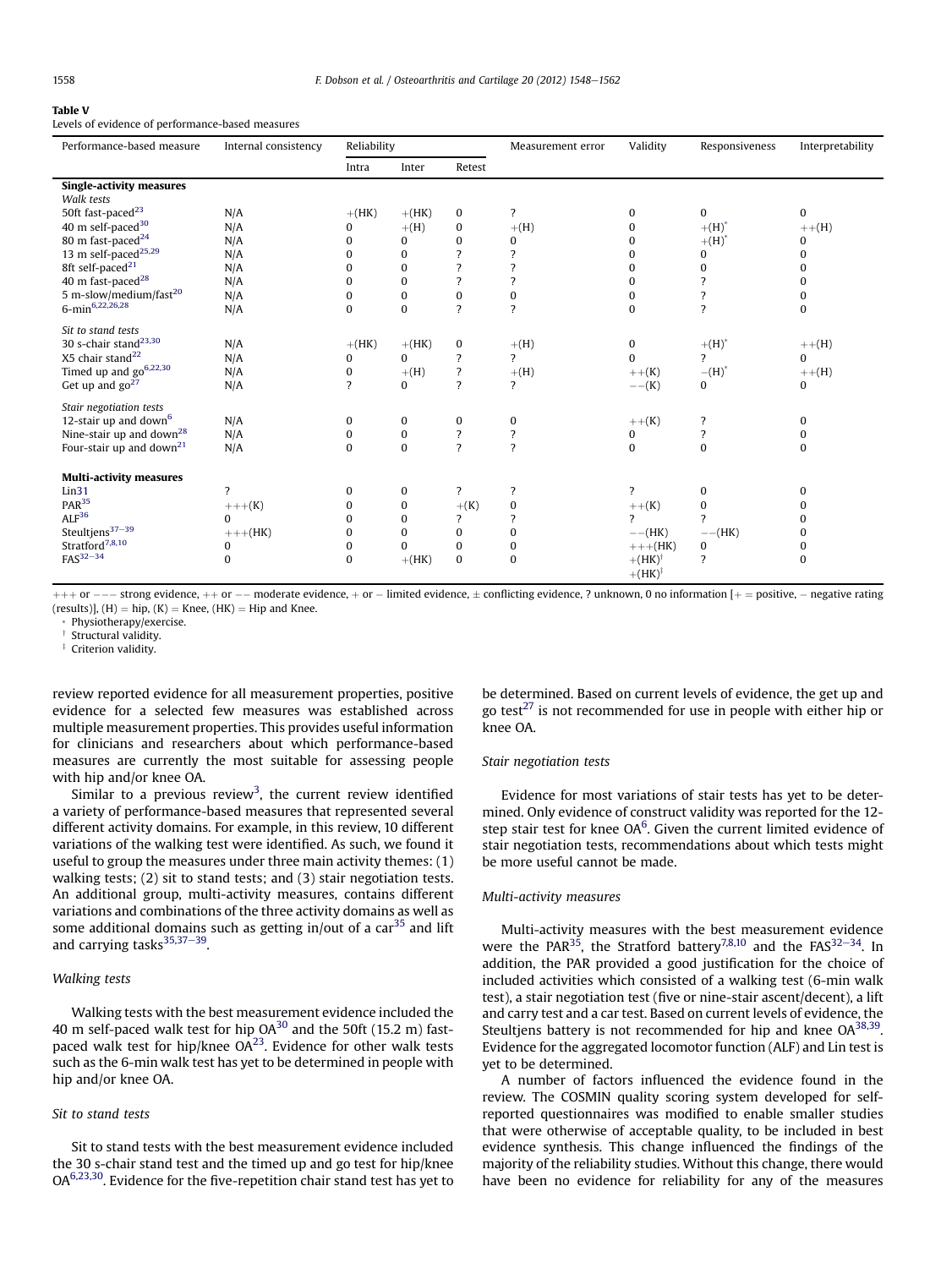<span id="page-11-0"></span>included in the review. Best evidence synthesis was mostly obtained from a single study as the majority of results could not be combined because of the large variations in the testing procedures. Further, for most multi-activity tests included in this review, there was no information about the measurement model (reflective or formative) in the development of the tests, nor in the validation studies. Therefore it is difficult to tell how important internal consistency is for these tests. For some of the included tests, that were based on a formative model, where the activities define the construct (causal indicators) internal consistency may not be relevant<sup>15</sup>.

There were some limitations to this review. Publication bias from unpublished studies may threaten the internal validity as unpublished studies are more likely to report negative or unfavourable results. The decision to exclude measures that used sophisticated equipment or measured constructs other than those defined as 'Activities' according to the  $ICF<sup>4</sup>$  $ICF<sup>4</sup>$  $ICF<sup>4</sup>$  (i.e., balance measures) meant that evidence for these types of measures was not included in the review. In addition, further evidence may have been found from some potentially good studies that fell short of the 80% OA sample criteria<sup>[40](#page-13-0)-46</sup>. We found considerable variations in the performance-based measures which meant most evidence from multiple studies of a measure could not be combined. Stronger evidence may have been found if a larger number of more similar studies were available.

This review highlights a number of areas worthy of future research. More studies of the responsiveness and clinically MIC of performance-based measures for people with hip and knee OA are required. Although there is growing evidence for some of the performance measures included in this review, no test has been evaluated with respect to all measurement properties. On balance of the evidence, the 40 m self-paced test $30$  was the best rated walk test, the [30](#page-13-0) s-chair stand test<sup>30</sup> and timed up and go test<sup>30</sup> were the best rated sit to stand tests, and the PAR<sup>35</sup>, Stratford battery<sup>7,8,10</sup>, and FAS $32-34$  $32-34$  $32-34$  were the best rated multi-activity measures. Additionally, before strong recommendations can be made, consensus is still required on which variation of an activity theme is best and what combination of tests would best assess physical function in people with hip and/or knee OA. Extensive variation in types of outcomes measures has been found across trials $5,47$ , making comparisons across studies and synthesis of results difficult $^9$  $^9$ . We agree with recommendations that future work should be directed at whether consensus can be achieved towards a standardised set of performance-based outcome measures $3,5,9$ .

#### Conclusion

This systematic review highlighted current gaps in our knowledge of evidence about the measurement properties of performance-based measures of physical function in people with hip and/or knee OA. Further good quality research investigating the measurement properties, and in particular the responsiveness and interpretability of performance-based measures, in people with hip and/or knee OA is needed. Consensus on which combination of measures will best assess physical function in hip/and or knee OA is urgently required.

#### Author contributions

FD contributed to the conception and design of the study including obtaining of funding, collection and assembly of data, analysis and interpretation of data, writing of the manuscript and final approval of the article. MH contributed to collection and assembly of data, drafting and final approval of the article. RSH, KLB and EMR contributed to conception and design of the study including obtaining of funding, analysis and interpretation of the data, critical revision of the article for important intellectual content and final approval of the article. CBT contributed to the conception and design, analysis and interpretation of the data, critical revision of the article for important intellectual content and final approval of the article. First and last authors take responsibility for the integrity of the work as a whole, from inception to finished article.

#### Role of the funding source

This project was partly funded by the OARSI, NHMRC Program Grant #631717 and the Arthritis Australia and States & Territory Affiliates Grant and forms part of an OARSI initiative to develop a recommended set of physical performance measures for hip and knee OA. Kim Bennell is partly funded by an Australian Research Council Future Fellowship. The study sponsor did not play any role in the study design, collection, analysis or interpretation of data; nor in the writing of the manuscript or decision to submit the manuscript for publication.

#### Conflict of interest

There are no other financial interests that any of the authors may have, which could create a potential conflict of interest or the appearance of a conflict of interest with regard to the work.

# Appendix 1. Search strategy

# Filter 1: Construct terms

("physical function\*"[tw] OR "motor activity"[MH] OR "physical activity"[tw] OR "physical activities"[tw] OR "physical performance\*"[tw] OR "functional activity"[tw] OR "functional activities"[tw] OR "functional performance\*"[tw] OR "activity limitation\*"[tw] OR "functional limitation\*"[tw] OR disability[Title/ Abstract] OR disabilities[Title/Abstract] OR "Activities of daily living"[MH]).

#### Filter 2: Target population

("osteoarthritis"[MH]) OR osteoarthritis[Title/Abstract] OR "arthritis"[MH]) OR arthritis[Title/Abstract]) OR (replacement [Title/Abstract] OR arthroplasty[Title/Abstract]) AND (hip[Title/ Abstract] OR knee[Title/Abstract] OR "lower limb"[Title/Abstract]).

# Filter 3: Instrument terms

("physical performance measure\*"[tw] OR "performance test\*"[tw] OR "performance-based test"[tw] OR "performancebased tests"[tw] OR "performance based test\*"[tw] OR "performance measure\*"[tw] OR "performance-based measure"[tw] OR "performance-based measures"[tw] OR "performance instrument\*"[Title/Abstract] OR "performance-based instrument"[Title/ Abstract] OR "performance-based instruments"[Title/Abstract] OR "performance-based method"[Title/Abstract] OR "performancebased methods"[Title/Abstract] OR "performance based method\*"[Title/Abstract] OR "performance index"[Title/Abstract] OR "performance indices"[Title/Abstract] OR "performance-based index"[Title/Abstract] OR "performance-based indices"[Title/ Abstract] OR "performance-based assessment"[Title/Abstract] OR "performance-based assessments"[Title/Abstract] OR "objective test\*"[Title/Abstract] OR "objective instrument\*"[Title/Abstract] OR "objective method\*"[Title/Abstract] OR "objective measure\*"[Title/ Abstract] OR "objective evaluation\*"[Title/Abstract] OR "objective function\*"[Title/Abstract] OR "objective disability"[Title/Abstract] OR "objective assessment\*"[Title/Abstract] OR "observational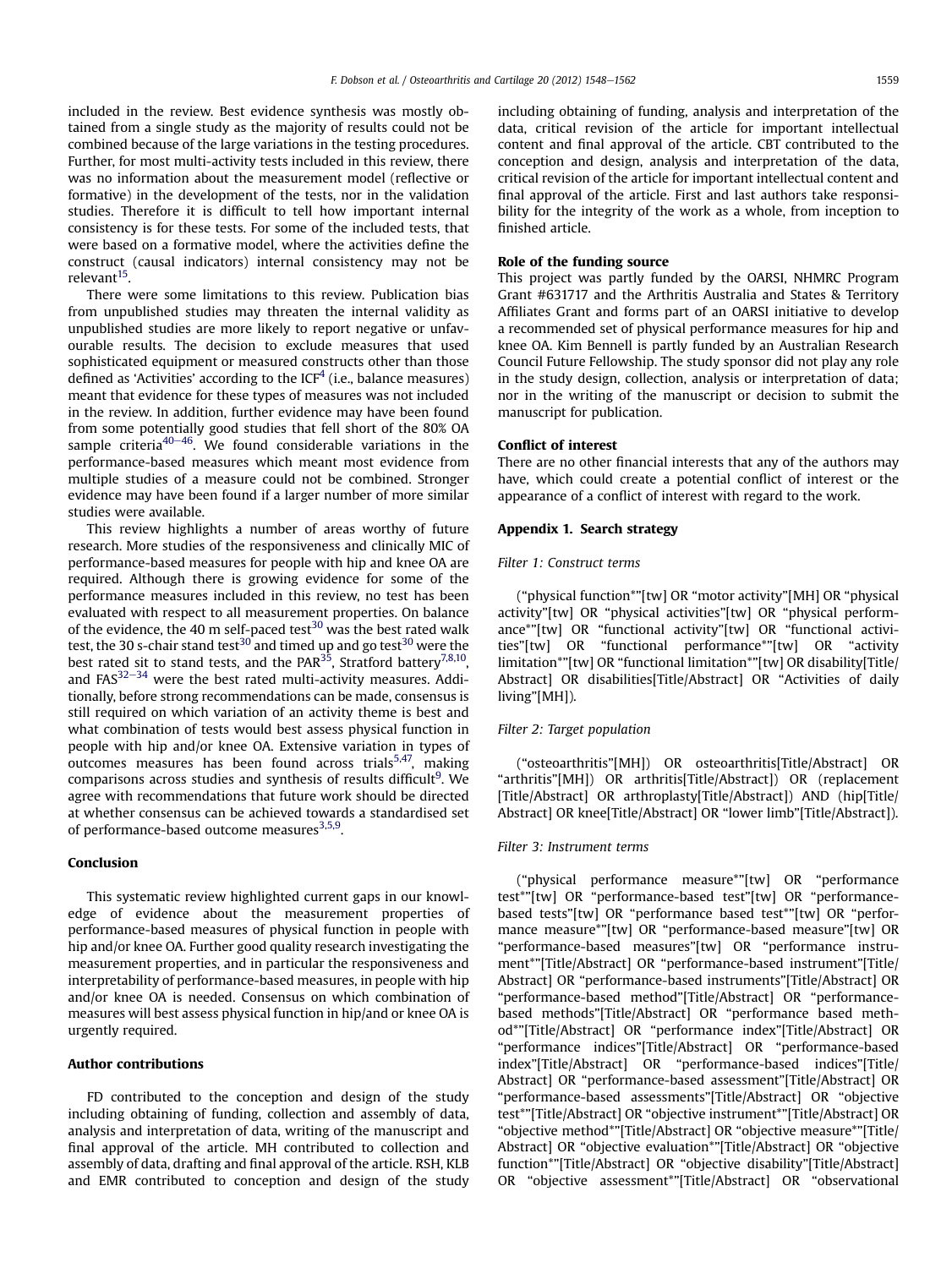<span id="page-12-0"></span>test\*"[Title/Abstract] OR "observational-based test"[Title/Abstract] OR "observational-based tests"[Title/Abstract] OR "observational testing"[Title/Abstract] OR "observational instrument\*"[Title/ Abstract] OR "observational-based instrument"[Title/Abstract] OR "observational-based instruments"[Title/Abstract] OR "observational method\*"[Title/Abstract] OR "observational-based method"[Title/Abstract] OR "observational-based methods"[Title/ Abstract] OR "observational measure\*"[Title/Abstract] OR "observational-based measure"[Title/Abstract] OR "observational-based measures"[Title/Abstract] OR "observational index"[Title/Abstract] OR "observational indices"[Title/Abstract] OR "observation-based index"[Title/Abstract] OR "observation-based indices"[Title/ Abstract] OR "observed disability"[Title/Abstract] OR "observed function"[Title/Abstract] OR "gait analysis"[Title/Abstract] OR "gait evaluation"[Title/Abstract] OR "walk\* test"[Title/Abstract] OR "task performance and analysis"[MH] OR Outcome Assessment[MH]).

# Filter 4: Sensitive search filter for measurement properties

(instrumentation[sh] OR methods[sh] OR validation studies[pt] OR Comparative Study[pt] OR psychometrics[MH] OR psychometr\* [tiab] OR clinimetr\*[tw] OR clinometr\*[tw] OR "outcome assessment (health care)"[MH] OR "outcome assessment"[tiab] OR "outcome measure\*"[tw] OR "observer variation"[MH] OR "observer variation"[tiab] OR "Health Status Indicators"[MH] OR "reproducibility of results"[MH] OR reproducib\*[tiab] OR "discriminant analysis"[MH] OR reliab\*[tiab] OR unreliab\*[tiab] OR valid\*[tiab] OR coefficient[tiab] OR homogeneity[tiab] OR homogeneous[tiab] OR "internal consistency"[tiab] OR (cronbach\*[tiab] AND (alpha[tiab] OR alphas[tiab])) OR (item[tiab] AND (correlation\*[tiab] OR selection\*[tiab] OR reduction\*[tiab])) OR agreement [tiab] OR precision[tiab] OR imprecision[tiab] OR "precise values"[tiab] OR test-retest[tiab] OR (test[tiab] AND retest[tiab]) OR (reliab\*[tiab] AND (test[tiab] OR retest[tiab])) OR stability[tiab] OR interrater[tiab] OR inter-rater[tiab] OR intrarater[tiab] OR intrarater[tiab] OR intertester[tiab] OR inter-tester[tiab] OR intratester [tiab] OR intra-tester[tiab] OR interobserver[tiab] OR inter-observer [tiab] OR intraobserver[tiab] OR intraobserver[tiab] OR intertechnician[tiab] OR inter-technician[tiab] OR intratechnician[tiab] OR intra-technician[tiab] OR interexaminer[tiab] OR interexaminer[tiab] OR intraexaminer[tiab] OR intra-examiner[tiab] OR interassay[tiab] OR inter-assay[tiab] OR intraassay[tiab] OR intra-assay[tiab] OR interindividual[tiab] OR inter-individual[tiab] OR intraindividual[tiab] OR intra-individual[tiab] OR interparticipant[tiab] OR inter-participant[tiab] OR intraparticipant [tiab] OR intra-participant[tiab] OR kappa[tiab] OR kappa's[tiab] OR kappas[tiab] OR repeatab\*[tiab] OR ((replicab\*[tiab] OR repeated [tiab]) AND (measure[tiab] OR measures[tiab] OR findings[tiab] OR result[tiab] OR results[tiab] OR test[tiab] OR tests[tiab])) OR generaliza\*[tiab] OR generalisa\*[tiab] OR concordance[tiab] OR (intraclass[tiab] AND correlation\*[tiab]) OR discriminative[tiab] OR "known group"[tiab] OR factor analysis[tiab] OR factor analyses [tiab] OR dimension\*[tiab] OR subscale\*[tiab] OR (multitrait[tiab] AND scaling[tiab] AND (analysis[tiab] OR analyses[tiab])) OR item discriminant[tiab] OR interscale correlation\*[tiab] OR error[tiab] OR errors[tiab] OR "individual variability"[tiab] OR (variability[tiab] AND (analysis[tiab] OR values[tiab])) OR (uncertainty[tiab] AND (measurement[tiab] OR measuring[tiab])) OR "standard error of measurement"[tiab] OR sensitiv\*[tiab] OR responsive\*[tiab] OR ((minimal[tiab] OR minimally[tiab] OR clinical[tiab] OR clinically [tiab]) AND (important[tiab] OR significant[tiab] OR detectable [tiab])AND (change[tiab] OR difference[tiab])) OR (small\*[tiab] AND (real[tiab] OR detectable[tiab]) AND (change[tiab] OR difference [tiab])) OR meaningful change[tiab] OR "ceiling effect"[tiab] OR "floor effect"[tiab] OR "Item response model"[tiab] OR IRT[tiab] OR Rasch[tiab] OR "Differential item functioning"[tiab] OR DIF[tiab] OR "computer adaptive testing"[tiab] OR "item bank"[tiab] OR "crosscultural equivalence"[tiab]).

# Filter 5: Exclusion filter

("addresses"[PT] OR "biography"[PT] OR "case reports"[PT] OR "comment"[PT] OR "directory"[PT] OR "editorial"[PT] OR "festschrift"[PT] OR "interview"[PT] OR "lectures"[PT] OR "legal cases"[PT] OR "legislation"[PT] OR "letter"[PT] OR "news"[PT] OR "newspaper article"[PT] OR "patient education handout"[PT] OR "popular works"[PT] OR "congresses"[PT] OR "consensus development conference"[PT] OR "consensus development conference, nih"[PT] OR "practice guideline"[Publication Type]) NOT ("animals"[MeSH Terms] NOT "humans"[MeSH Terms]).

# Appendix 2. Levels of evidence for the quality of the measurement property

| Level       | Rating <sup>*</sup> | Criteria                                        |
|-------------|---------------------|-------------------------------------------------|
| Strong      | $+++$ or $---$      | Consistent findings in multiple studies         |
|             |                     | of good                                         |
|             |                     | Methodological quality OR in one study          |
|             |                     | of excellent                                    |
|             |                     | Methodological quality                          |
| Moderate    | $++$ or $--$        | Consistent findings in multiple studies of fair |
|             |                     | Methodological quality OR in one study of good  |
|             |                     | Methodological quality                          |
| Limited     | $+$ or $-$          | One study of fair methodological quality        |
| Conflicting | 士                   | Conflicting findings                            |
| Unknown     | 7                   | Only studies of poor methodological quality     |

Adapted from Terwee et al. J Clin Epidemiol 2007;60(1):34-42.

 $* +$  = positive rating, ? = indeterminate rating,  $-$  = negative rating.

# References

- 1. Pham T, van der Heijde D, Altman RD, Anderson JJ, Bellamy N, Hochberg M, et al. OMERACT-OARSI initiative: Osteoarthritis Research Society International set of responder criteria for osteoarthritis clinical trials revisited. Osteoarthritis Cartilage 2004:12:389-99.
- 2. Bellamy N, Kirwan J, Boers M, Brooks P, Strand V, Tugwell P, et al. Recommendations for a core set of outcome measures for future phase III clinical trials in knee, hip, and hand osteoarthritis. Consensus development at OMERACT III. J Rheumatol 1997:24:799-802.
- 3. Terwee CB, Mokkink LB, Steultjens MP, Dekker J. Performancebased methods for measuring the physical function of patients with osteoarthritis of the hip or knee: a systematic review of measurement properties. Rheumatology (Oxford) 2006;45: 890-902.
- 4. World Health Organization. International Classification of Functioning, Disability, and Health. Geneva, Switzerland: ICF; 2001.
- 5. Wright AA, Hegedus EJ, David Baxter G, Abbott JH. Measurement of function in hip osteoarthritis: developing a standardized approach for physical performance measures. Physiother Theor Pract 2011;27:253-62.
- 6. Mizner RL, Petterson SC, Clements KE, Zeni Jr JA, Irrgang JJ, Snyder-Mackler L. Measuring functional improvement after total knee arthroplasty requires both performance-based and patient-report assessments. A longitudinal analysis of outcomes. J Arthroplasty 2011;26:728-37.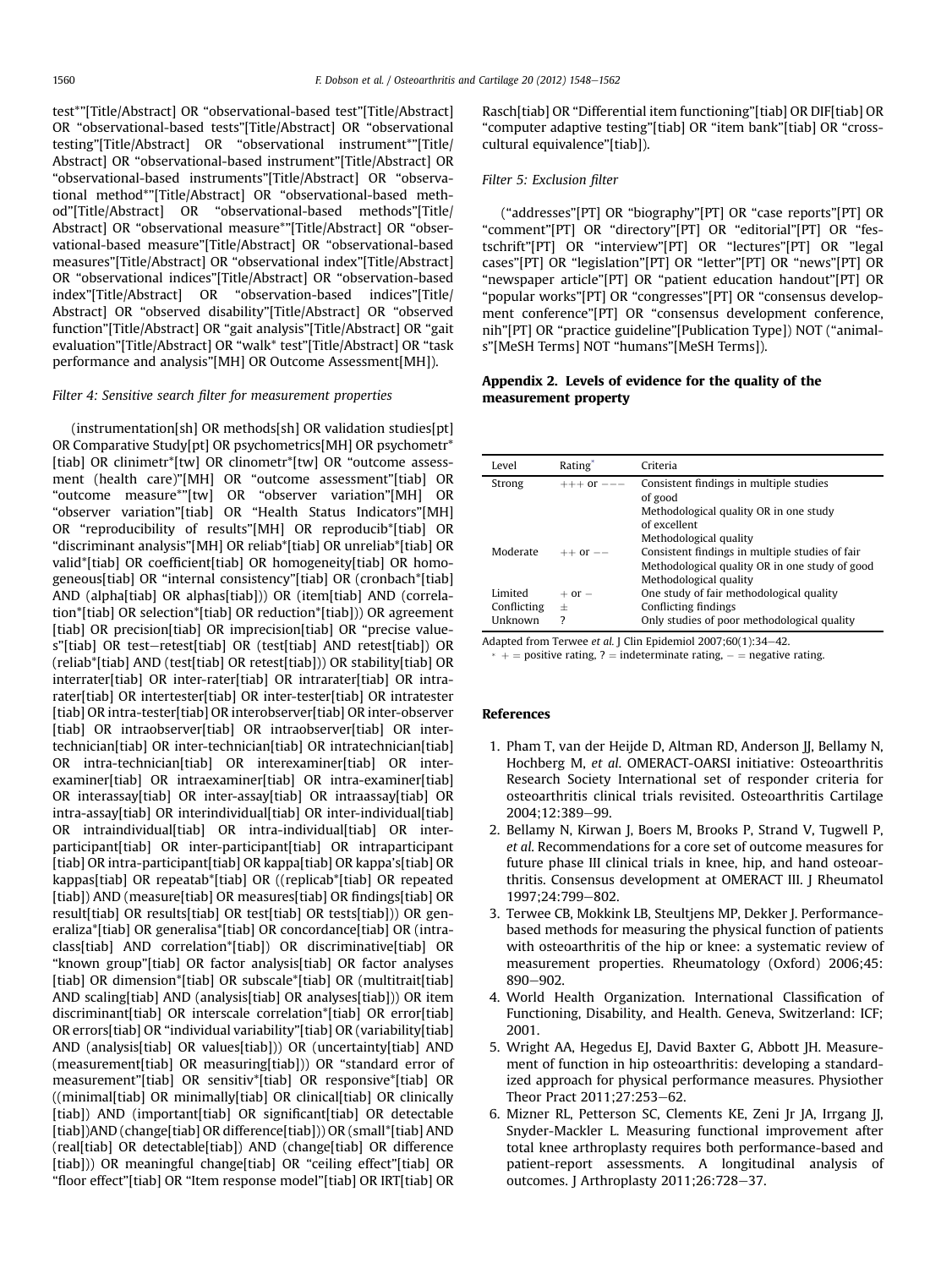- <span id="page-13-0"></span>7. Stratford PW, Kennedy DM, Riddle DL. New study design evaluated the validity of measures to assess change after hip or knee arthroplasty. J Clin Epidemiol  $2009;62:347-52$ .
- 8. Stratford PW, Kennedy DM, Woodhouse LJ. Performance measures provide assessments of pain and function in people with advanced osteoarthritis of the hip or knee. Phys Ther 2006:86:1489-96.
- 9. Jordan KP, Wilkie R, Muller S, Myers H, Nicholls E. Measurement of change in function and disability in osteoarthritis: current approaches and future challenges. Curr Opin Rheumatol 2009;21:525-30.
- 10. Stratford PW, Kennedy DM. Performance measures were necessary to obtain a complete picture of osteoarthritic patients. J Clin Epidemiol  $2006;59;160-7$ .
- 11. Mokkink LB, Terwee CB, Patrick DL, Alonso J, Stratford PW, Knol DL, et al. The COSMIN checklist for assessing the methodological quality of studies on measurement properties of health status measurement instruments: an international Delphi study. Qual Life Res 2010;19:539-49.
- 12. Mokkink LB, Terwee CB, Stratford PW, Alonso J, Patrick DL, Riphagen I, et al. Evaluation of the methodological quality of systematic reviews of health status measurement instruments. Qual Life Res 2009;18:313-33.
- 13. Terwee C, Mokkink L, Knol D, Ostelo R, Bouter L, de Vet H. Rating the methodological quality in systematic reviews of studies on measurement properties: a scoring system for the COSMIN checklist. Qual Life Res  $2012;21:651-7$ .
- 14. Moher D, Tetzlaff J, Altman DG. Preferred reporting items for systematic reviews and meta-analyses: the PRISMA statement. Ann Intern Med 2009;151:264-9.
- 15. de Vet HCW, Terwee CB, Mokkink LB, Knol DL. Measurement in Medicine: A Practical Guide to Biostatistics and Epidemiology. London: Cambridge University Press; 2011.
- 16. Terwee CB, Jansma EP, Riphagen II , de Vet HC. Development of a methodological PubMed search filter for finding studies on measurement properties of measurement instruments. Qual Life Res 2009;18:1115-23.
- 17. Mokkink LB, Terwee CB, Knol DL, Stratford PW, Alonso J, Patrick DL, et al. The COSMIN checklist for evaluating the methodological quality of studies on measurement properties: a clarification of its content. BMC Med Res Methodol 2010;10:22.
- 18. Terwee CB, Bot SDM, de Boer MR, van der Windt DAWM, Knol DL, Dekker J, et al. Quality criteria were proposed for measurement properties of health status questionnaires. J Clin Epidemiol 2007;60:34-42.
- 19. Guyatt GH, Oxman AD, Vist GE, Kunz R, Falck-Ytter Y, Alonso-Coello P, et al. GRADE: an emerging consensus on rating quality of evidence and strength of recommendations. BMJ 2008:336:924-6.
- 20. Borjesson M, Weidenhielm L, Elfving B, Olsson E. Tests of walking ability at different speeds in patients with knee osteoarthritis. Physiother Res Int 2007;12:115-21.
- 21. Davey RC, Edwards SM, Cochrane T. Test-retest reliability of lower extremity functional and self-reported measures in elderly with osteoarthritis. Adv Physiother 2003;5:155-60.
- 22. French HP, Fitzpatrick M, FitzGerald O. Responsiveness of physical function outcomes following physiotherapy intervention for osteoarthritis of the knee: an outcome comparison study. Physiotherapy  $2011;97:302-8$ .
- 23. Gill S, McBurney H. Reliability of performance-based measures in people awaiting joint replacement surgery of the hip or knee. Physiother Res Int  $2008;13:141-52$ .
- 24. Hoeksma HL, Van Den Ende CHM, Ronday HK, Heering A, Breedveld FC, Dekker J. Comparison of the responsiveness of

the Harris Hip Score with generic measures for hip function in osteoarthritis of the hip. Ann Rheum Dis 2003;62:935-8.

- 25. Marks R. Walking time measures for evaluating OA of the knee. S Afr J Physiother  $1994;50:5+7-8$ .
- 26. Parent E, Moffet H. Comparative responsiveness of locomotor tests and questionnaires used to follow early recovery after total knee arthroplasty. Arch Phys Med Rehabil 2002;83:  $70 - 80.$
- 27. Piva SR, Fitzgerald GK, Irrgang JJ, Bouzubar F, Starz TW. Get up and go test in patients with knee osteoarthritis. Arch Phys Med Rehabil 2004;85:284-9.
- 28. Kennedy DM, Stratford PW, Wessel J, Gollish JD, Penney D. Assessing stability and change of four performance measures: a longitudinal study evaluating outcome following total hip and knee arthroplasty. BMC Musculoskelet Disord 2005;6:3.
- 29. Marks R. Reliability and validity of self-paced walking time measures for knee osteoarthritis. Arthritis Care Res 1994;7:  $50 - 3$
- 30. Wright AA, Cook CE, Baxter GD, Dockerty JD, Abbott JH. A comparison of 3 methodological approaches to defining major clinically important improvement of 4 performance measures in patients with hip osteoarthritis. J Orthop Sports Phys Ther 2011;41:319-27.
- 31. Lin YC, Davey RC, Cochrane T. Tests for physical function of the elderly with knee and hip osteoarthritis. Scand J Med Sci Sports 2001;11:280-6.
- 32. Nilsdotter A, Roos EM, Westerlund JP, Roos HP, Lohmander LS. Comparative responsiveness of measures of pain and function after total hip replacement. Arthritis Care Res 2001;45:258-62.
- 33. Oberg U, Oberg B, Oberg T. Validity and reliability of a new assessment of lower-extremity dysfunction. Phys Ther 1994;74:861-71.
- 34. Oberg U, Oberg T. Discriminatory power, sensitivity and specificity of a new assessment system (FAS). Physiother Can 1997;49:40-7.
- 35. Rejeski WJ, Ettinger Jr WH, Schumaker S, James P, Burns R, Elam JT. Assessing performance-related disability in patients with knee osteoarthritis. Osteoarthritis Cartilage 1995;3:157-67.
- 36. McCarthy CJ, Oldham JA. The reliability, validity and responsiveness of an aggregated locomotor function (ALF) score in patients with osteoarthritis of the knee. Rheumatology  $(Oxford) 2004; 43:514-7.$
- 37. Steultjens MP, Dekker J, van Baar ME, Oostendorp RA, Bijlsma JW. Internal consistency and validity of an observational method for assessing disability in mobility in patients with osteoarthritis. Arthritis Care Res 1999;12:  $19 - 25.$
- 38. Steultjens MP, Dekker J, van Baar ME, Oostendorp RA, Bijlsma JW. Range of joint motion and disability in patients with osteoarthritis of the knee or hip. Rheumatology (Oxford) 2000;39:955-61.
- 39. Steultjens MP, Roorda LD, Dekker J, Bijlsma JW. Responsiveness of observational and self-report methods for assessing disability in mobility in patients with osteoarthritis. Arthritis Rheum 2001;45:56-61.
- 40. Almeida GJ, Schroeder CA, Gil AB, Fitzgerald GK, Piva SR. Interrater reliability and validity of the stair ascend/descend test in subjects with total knee arthroplasty. Arch Phys Med Rehabil 2010;91:932-8.
- 41. Bremander AB, Dahl LL, Roos EM. Validity and reliability of functional performance tests in meniscectomized patients with or without knee osteoarthritis. Scand J Med Sci Sports 2007;17:120-7.